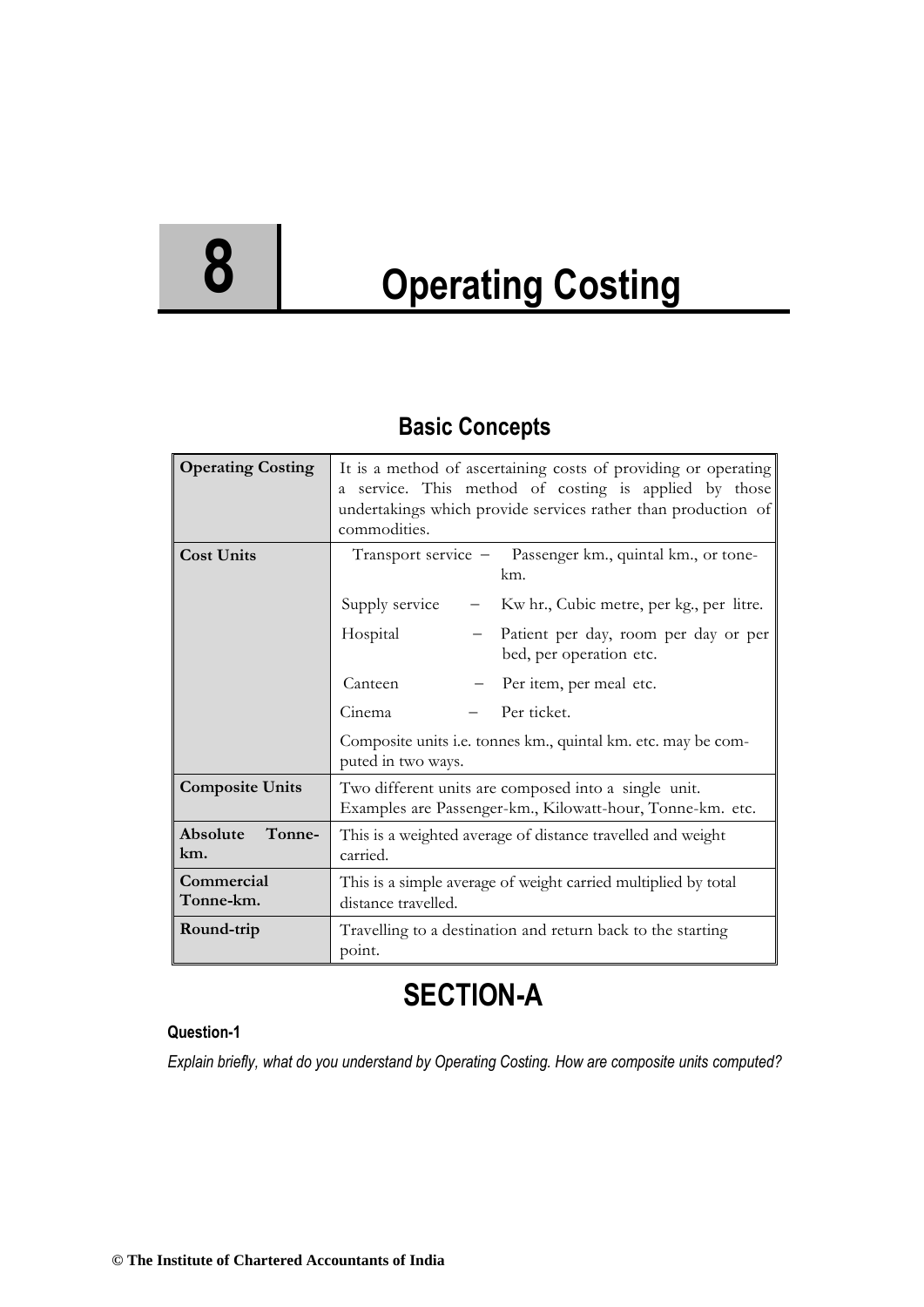#### **Solution:**

*Operating Costing*: It is method of ascertaining costs of providing or operating a service. This method of costing is applied by those undertakings which provide services rather than production of commodities. This method of costing is used by transport companies, gas and water works departments, electricity supply companies, canteens, hospitals, theatres, schools etc.

Composite units may be computed in two ways:

- (a) Absolute (weighted average) tones- km., quintal- km. etc.
- (b) Commercial (simple average) tonnes- km., quintal-km. etc.

Absolute tonnes-km. are the sum total of tonnes-km. arrived at by multiplying various distances by respective load quantities carried.

Commercial tonnes-km., are arrived at by multiplying total distance km., by average load quantity.

#### **Question-2**

*What do you understand by Operating Costs? Describe its essential features and state where it can be usefully implemented?*

#### **Solution:**

Operating Costs are the costs incurred by undertakings which do not manufacture any product but provide a service. Such undertakings for example are — Transport concerns, Gas agencies; Electricity Undertakings; Hospitals; Theatres etc. Because of the varied nature of activities carried out by the service undertakings, the cost system used is obviously different from that followed in manufacturing concerns.

The essential features of operating costs are as follows:

- (1) The operating costs can be classified under three categories. For example in the case of transport undertaking these three categories are as follows:
	- (a) Operating and running charges: It includes expenses of variable nature. For example expenses on petrol, diesel, lubricating oil, and grease etc.
	- (b) Maintenance charges: These expenses are of semi-variable nature and includes the cost of tyres and tubes, repairs and maintenance, spares and accessories, overhaul, etc.
	- (c) Fixed or standing charges: These includes garage rent, insurance, road licence, depreciation, interest on capital, salary of operating manager, etc.
- (2) The cost unit used is composite like passenger-mile; Kilowatt-hour, etc.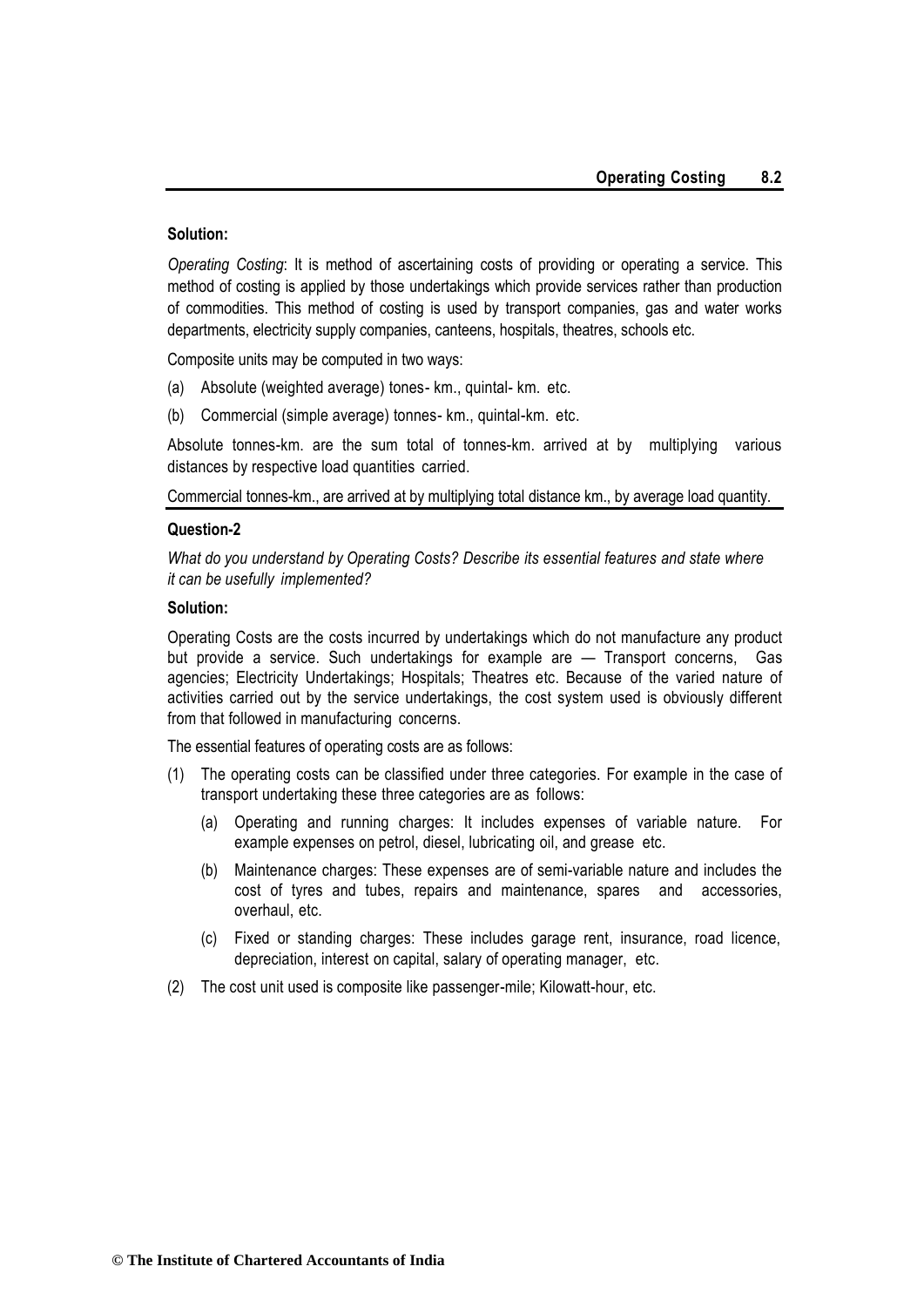#### **8.3 Cost Accounting**

It can be implemented in all firms of transport, airlines, bus-service, etc., and by all firms of distribution undertakings.

#### **Question-3**

*Distinguish between Operating Costing and Operation Costing*.

#### **Solution:**

**Operating Costing:** It is a method of costing applied by undertakings which provide service rather than production of commodities. Like unit costing and process costing, operating costing is thus a form of operation costing.

The emphasis under operating costing is on the ascertainment of cost of rendering services rather than on the cost of manufacturing a product. It is applied by transport companies, gas and water works, electricity supply companies, canteens, hospitals, theatres, school etc. Within an organisation itself certain departments too are known as service departments which provide ancillary services to the production departments. For example maintenance department; power house, boiler house, canteen, hospital, internal transport etc.

**Operation Costing:** It represents a refinement of process costing. In this each operation instead of each process of stage of production is separately costed. This may offer better scope for control. At the end of each operation, the unit operation cost may be computed by dividing the total operation cost by total output.

# **SECTION – B**

#### **Calculation of Absolute Tonne-Km and Commercial Tonne-Km.**

#### **Question 1**

*Calculate total passenger kilometres from the following information:*

*Number of buses 6, number of days operating in a month 25, trips made by each bus per day 8, distance covered 20 kilometres (one side), capacity of bus 40 passengers, normally 80% of capacity utilization.*

#### **Solution:**

Calculation of passenger kilometer:

= 6 buses  $\times$  25 days  $\times$  8 trips  $\times$  2 sides  $\times$  20 k.m.  $\times$  40 passengers  $\times$  80%

= 15,36,000 passenger km.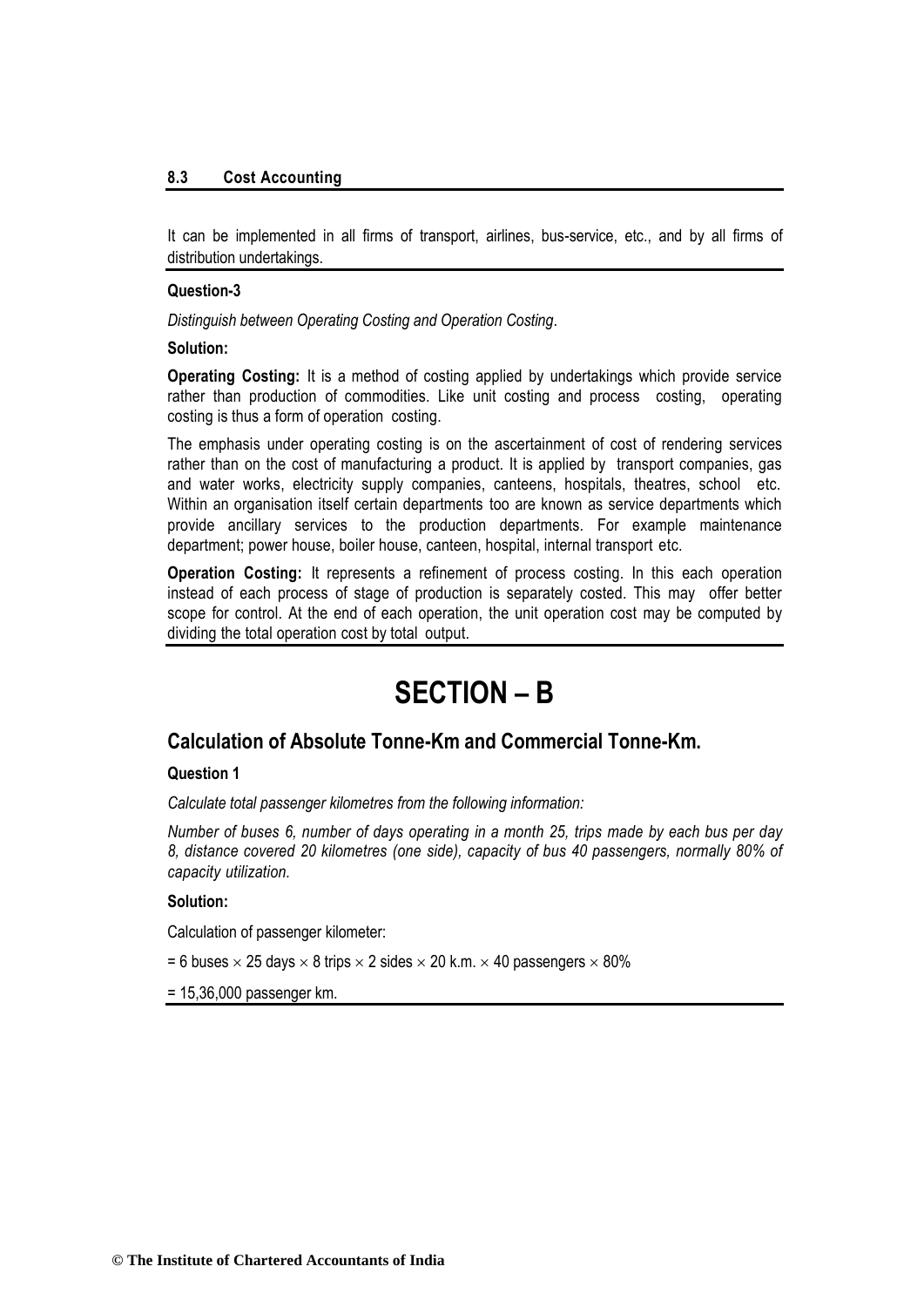#### **Question 2**

*A lorry starts with a load of 24 tonnes of goods from station A. It unloads 10 tonnes at station B and rest of goods at station C. It reaches back directly to station A after getting reloaded with 18 tonnes of goods at station C. The distance between A to B, B to C and then from C to A are 270 kms, 150 kms and 325 kms respectively. Compute 'Absolute tonnes km.' and 'Commercial tones-km'.*

#### **Solution:**

#### **Absolute tonnes km.:**

- = Weight in tonnes × Distance in km.
- $=$  From A to B + from B to C + from C to A
- $= (24 \text{ tonnes} \times 270 \text{ km.}) + (14 \text{ tons} \times 150 \text{ km.}) + (18 \text{ tonnes} \times 325 \text{ km.})$
- = 6,480 tonnes-km. + 2,100 tonnes-km. + 5,850 tonnes-km.

= 14,430 tonnes-km.

#### **Commercial Tonnes km.**

 $=$  Average weight load  $\times$  Total distance (km.) travelled

 $\setminus$  $24 + 14 + 18$ = I 3  $\overline{\phantom{a}}$ Tonnes × 745 km.

= 13,906.67 Tonnes km

#### **Costing for Transport Agencies**

#### **Question 3**

*A Mineral is transported from two mines – 'A' and 'B' and unloaded at plots in a Railway Station. Mine A is at a distance of 10 km., and B is at a distance of 15 km. from railhead plots. A fleet of lorries of 5 tonne carrying capacity is used for the transport of mineral from the mines. Records reveal that the lorries average a speed of 30 km. per hour, when running and regularly take 10 minutes to unload at the railhead. At mine 'A' loading time averages 30 minutes per load while at mine 'B' loading time averages 20 minutes per load.*

*Drivers' wages, depreciation, insurance and taxes are found to cost ` 9 per hour operated. Fuel, oil, tyres, repairs and maintenance cost ` 1.20 per km.*

*Draw up a statement, showing the cost per tonne-kilometer of carrying mineral from each mine.*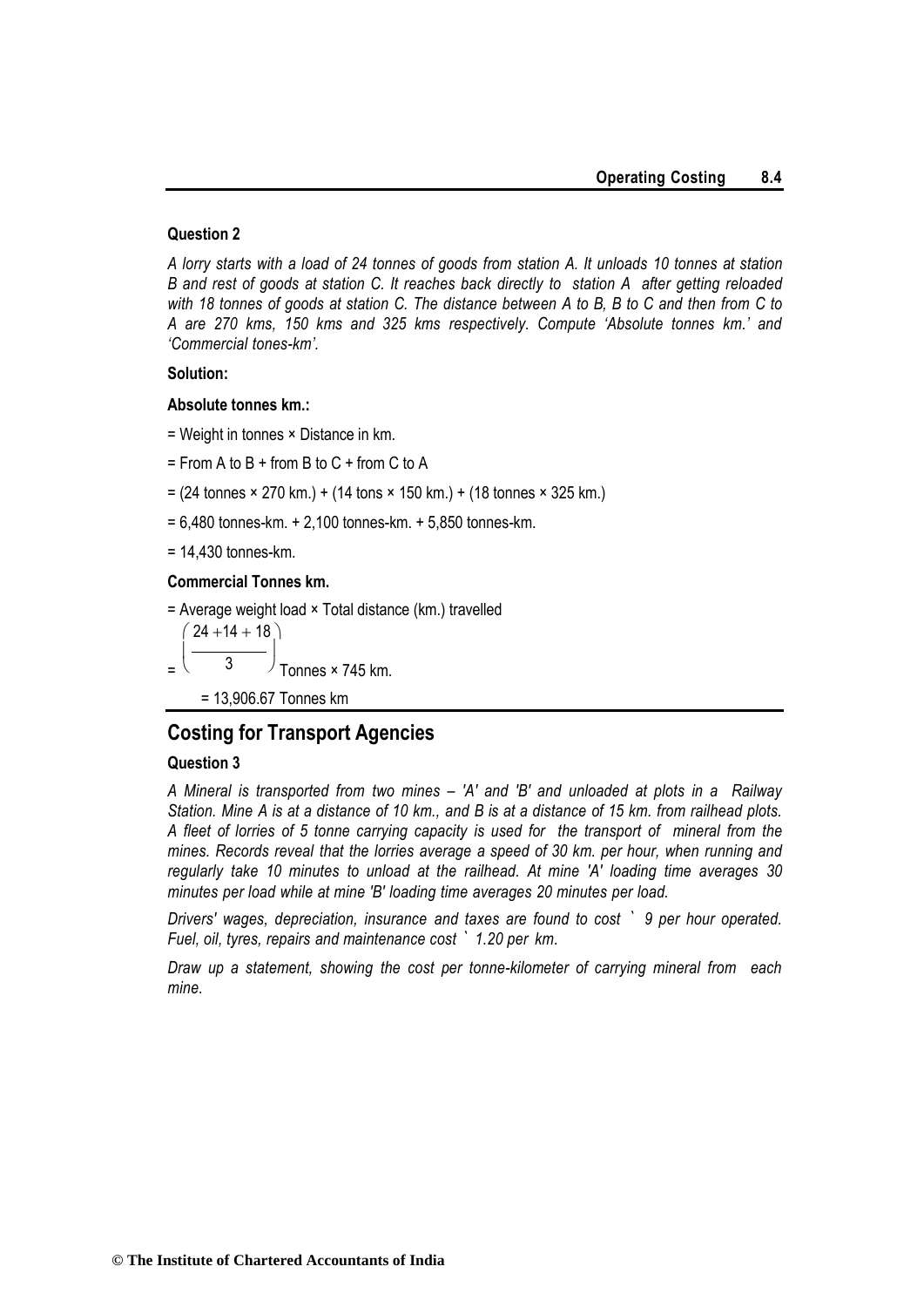#### **8.5 Cost Accounting**

#### **Solution:**

#### **Statement showing the cost per tonne-kilometre of carrying mineral from each mine**

|                                                       | Mine $A($ $)$       | Mine $B($              |
|-------------------------------------------------------|---------------------|------------------------|
| <b>Fixed cost per trip:</b> (Refer to working note 1) |                     |                        |
| (Driver's wages, depreciation, insurance and taxes)   |                     |                        |
| A: 1 hour 20 minutes $@$ $9$ per hour                 | 12.00               |                        |
| B: 1 hour 30 minutes $@$ $9$ per hour                 |                     | 13.50                  |
| Running and maintenance cost:                         |                     |                        |
| (Fuel, oil, tyres, repairs and maintenance)           |                     |                        |
| A: 20 km. ` 1.20 per km.                              | 24.00               |                        |
| B: 30 km. ` 1.20 per km.                              |                     | 36.00                  |
| Total cost per trip                                   | 36.00               | 49.50                  |
| Cost per tonne – km                                   | 0.72                | 0.66                   |
| (Refer to working note 2)                             | 36<br>50 tonne – km | 49.50<br>75 tonne – km |

#### **Working notes**

|                                           | Mine-A                                     | Mine-B                                     |
|-------------------------------------------|--------------------------------------------|--------------------------------------------|
| (1)<br>Total operated time taken per trip |                                            |                                            |
| Running time to & fro                     | 40 minutes                                 | 60 minutes                                 |
|                                           | 60 minutes                                 | 60minutes                                  |
|                                           | $20 \,\mathrm{km} \times$<br>30 km.        | $30 \,\mathrm{km} \times$<br>30 km.        |
| Un-loading time                           | 10 minutes                                 | 10 minutes                                 |
| Loading time                              | 30 minutes                                 | 20 minutes                                 |
| Total operated time                       | 80 minutes or                              | 90 minutes or                              |
|                                           | 1 hour 20 minutes                          | 1 hour 30 minutes                          |
| (2). Effective tones – km.                | 50                                         | 75                                         |
|                                           | $(5 \text{ tonnes} \times 10 \text{ km.})$ | $(5 \text{ tonnes} \times 15 \text{ km.})$ |

#### **Question 4**

*EPS is a Public School having 25 buses each plying in different directions for the transport of its school students. In view of large number of students availing of the bus service, the buses work two shifts daily both in the morning and in the afternoon. The buses are garaged in the*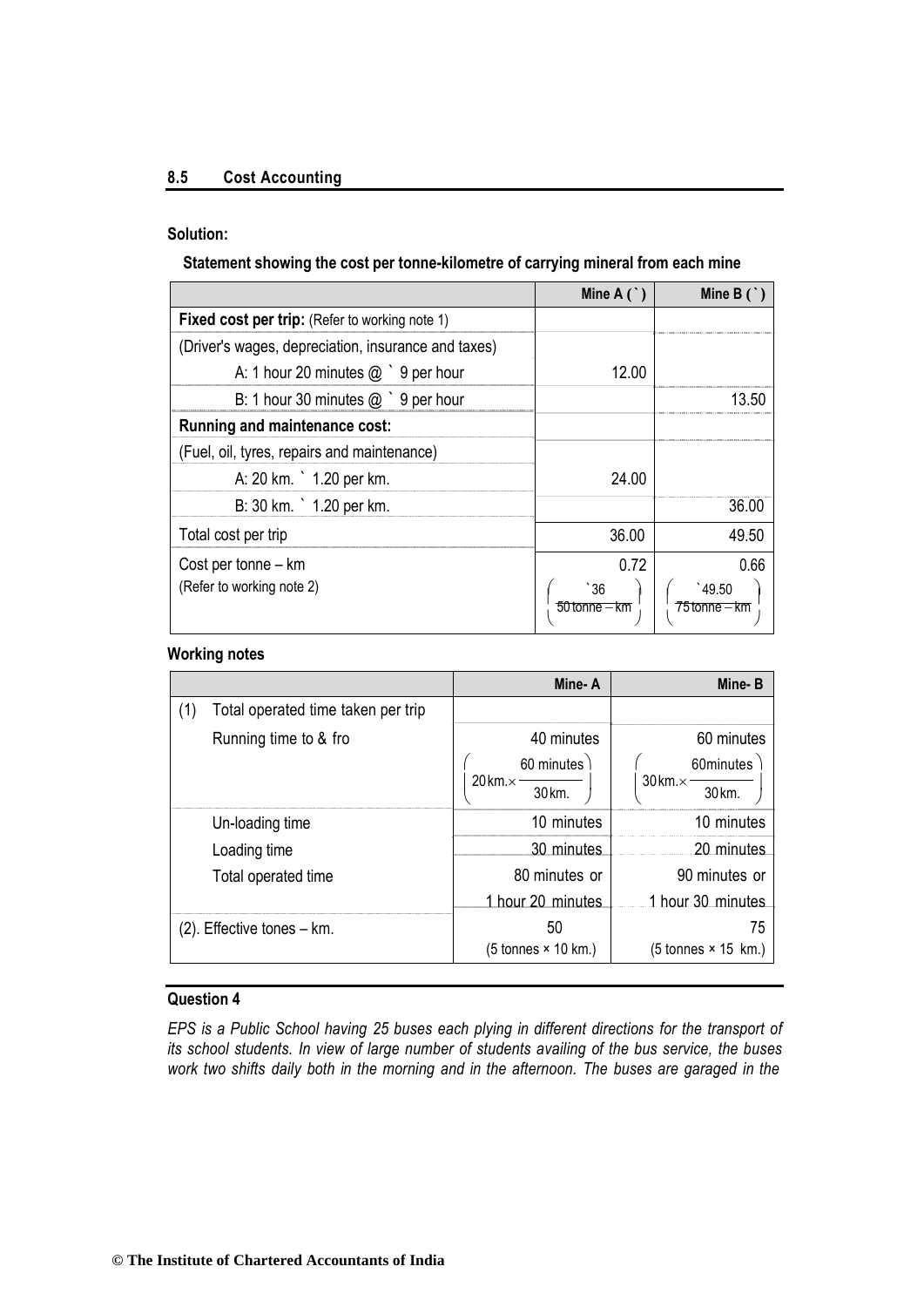*school. The workload of the students has been so arranged that in the morning, the first trip picks up senior students and the second trip plying an hour later picks up junior students. Similarly, in the afternoon, the first trip takes the junior students and an hour later the second trip takes the senior students home.*

*The distance travelled by each bus, one way is 16 km. The school works 24 days in a month and remains closed for vacation in May and June. The bus fee, however, is payable by the students for all the 12 months in a year.*

*The details of expenses for the year 2013-2014 are as under:*

| 5,000 per month per driver. |
|-----------------------------|
| 3,000 per month per cleaner |
|                             |
| 2,300 per bus per annum     |
| 15,600 per bus per annum    |
| 16,400 per bus per annum    |
| 16,50,000 each              |
| 16 years                    |
| 1,50,000                    |
| 18.50 per litre             |
|                             |

*Each bus gives an average of 10 km. per litre of diesel. The seating capacity of each bus is 60 students. The seating capacity is fully occupied during the whole year.*

*The school follows differential bus fees based on distance traveled as under:*

| Students picked up and<br>dropped within the range of<br>distance from the school | <b>Bus fee</b> | <b>Percentage of students</b><br>availing this facility |
|-----------------------------------------------------------------------------------|----------------|---------------------------------------------------------|
| 4 km.                                                                             | 25% of Full    | 15%                                                     |
| 8 km.                                                                             | 50% of Full    | 30%                                                     |
| 16 km.                                                                            | Full           | 55%                                                     |

*Ignore interest. Since the bus fees has to be based on average cost, you are required to*

- *(i) Prepare a statement showing the expenses of operating a single bus and the fleet of 25 buses for a year.*
- *(ii) Work out average cost per student per month in respect of:*
	- *(a) Students coming from a distance of upto 4 km. from the school.*
	- *(b) Students coming from a distance of upto 8 km. from the school; and*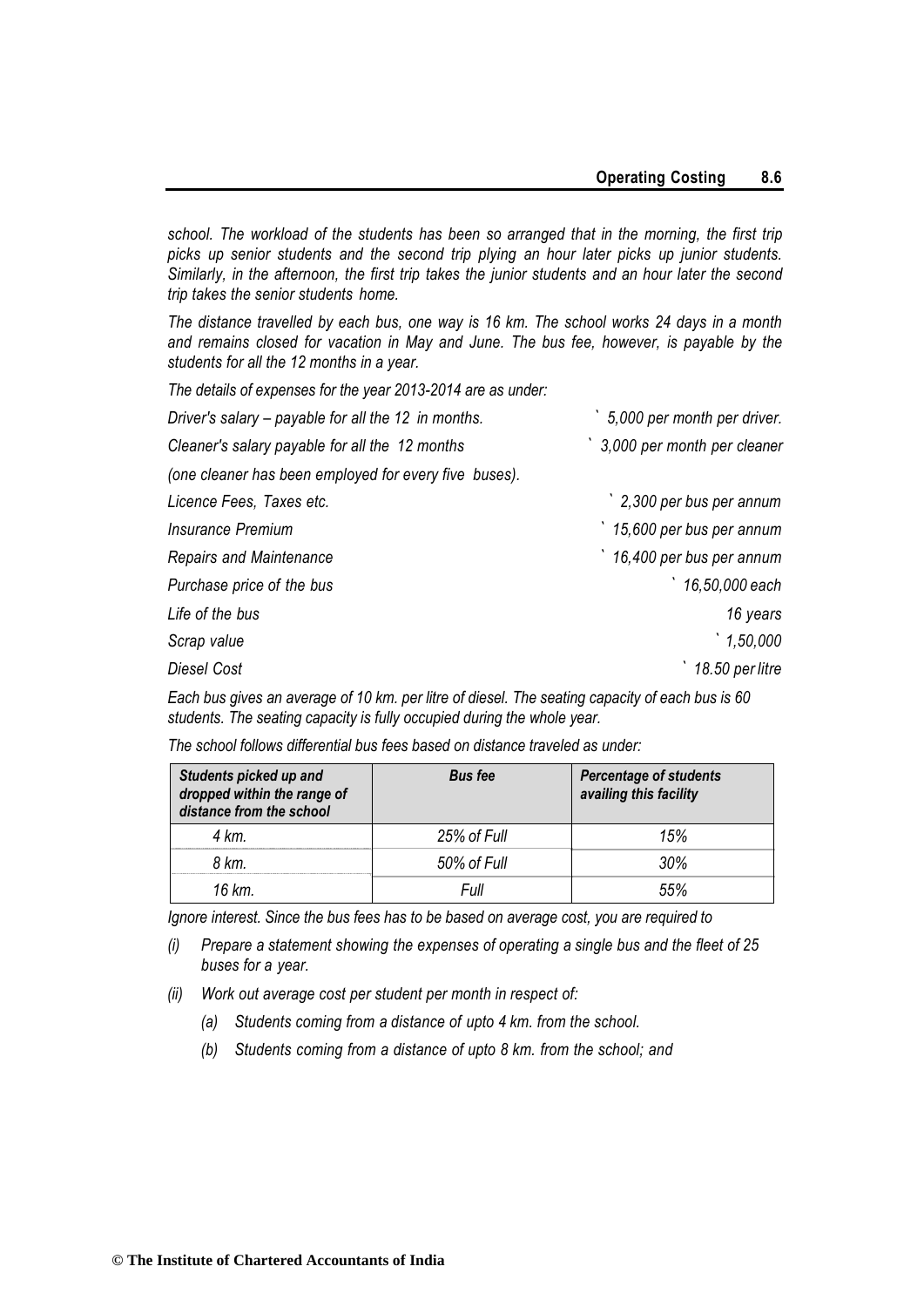#### **8.7 Cost Accounting**

*(c) Students coming from a distance of upto 16 km. from the school.*

#### **Solution:**

#### **(i) EPS Public School Statement showing the expenses of operating a single bus and the fleet of 25 buses for a year**

| <b>Particulars</b>                                                                        | Per bus<br>per annum<br>$\left( \begin{array}{c} \cdot \\ \cdot \end{array} \right)$ | Fleet of 25 buses<br>per annum<br>$\cap$ |
|-------------------------------------------------------------------------------------------|--------------------------------------------------------------------------------------|------------------------------------------|
| Running costs: $(A)$                                                                      |                                                                                      |                                          |
| Diesel (Refer to working note 1)                                                          | 56,832                                                                               | 14,20,800                                |
| Repairs & maintenance costs: (B)                                                          | 16,400                                                                               | 4,10,000                                 |
| Fixed charges:                                                                            |                                                                                      |                                          |
| Driver's salary<br>$\binom{1}{5}$ ,000 × 12 months)                                       | 60,000                                                                               | 15,00,000                                |
| Cleaners salary<br>$($ , 3,000 $\times$ 1/ <sub>5</sub> <sup>th</sup> $\times$ 12 months) | 7,200                                                                                | 1,80,000                                 |
| Licence fee, taxes etc.                                                                   | 2,300                                                                                | 57,500                                   |
| Insurance                                                                                 | 15,600                                                                               | 3,90,000                                 |
| Depreciation                                                                              | 93,750                                                                               | 23,43,750                                |
| Total fixed charges: (C)                                                                  | 1,78,850                                                                             | 44,71,250                                |
| Total expenses: (A+B+C)                                                                   | 2,52,082                                                                             | 63,02,050                                |

#### **(ii) Average cost per student per month in respect of students coming from a distance of:**

| (a) | 4 km. from the school { $\degree$ 2,52,082 / (354 students $\times$ 12 months)}<br>(Refer to Working Note 2) | 59.34  |
|-----|--------------------------------------------------------------------------------------------------------------|--------|
| (b) | 8 km. from the school $($ 59.34 $\times$ 2)                                                                  | 118.68 |
| (c) | 16 km. from the school ( $\degree$ 59.34 $\times$ 4)                                                         | 237.36 |

#### **Working Notes:**

**1. Calculation of diesel cost per bus:**

| No. of trips made by a bus each day                                           |           |
|-------------------------------------------------------------------------------|-----------|
| Distance travelled in one trip both ways (16 km. $\times$ 2 trips)            | 32 km     |
| Distance traveled per day by a bus $(32 \text{ km.} \times 4 \text{ shifts})$ | 128 km.   |
| Distance traveled during a month (128 km. × 24 days)                          | 3.072 km. |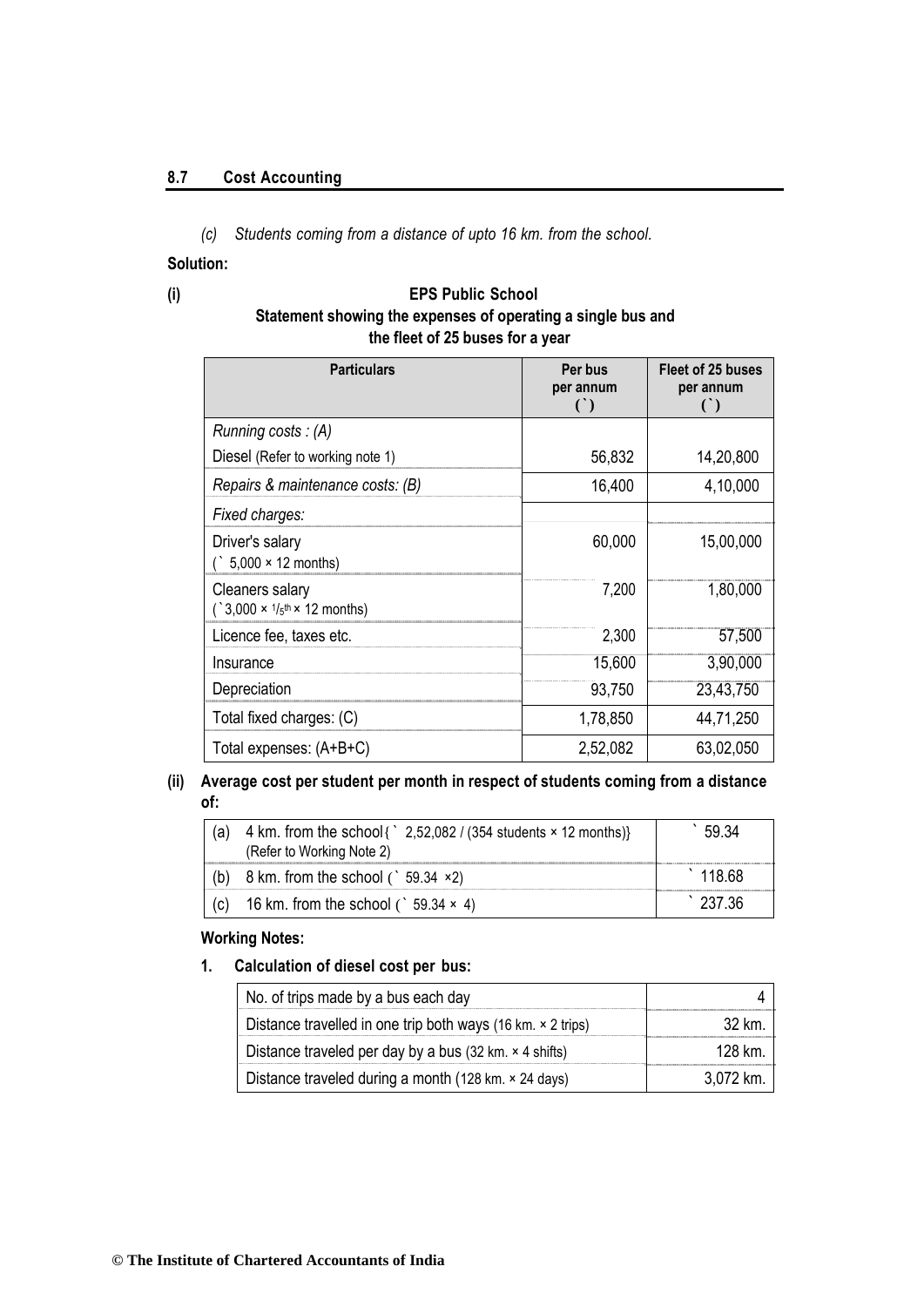| Distance traveled per year $(3,072 \text{ km.} \times 10 \text{ months})$ | 30,720 km.   |
|---------------------------------------------------------------------------|--------------|
| No. of litres of diesel required per bus per year                         | 3,072 litres |
| $(30,720 \text{ km.} \div 10 \text{ km.})$                                |              |
| Cost of diesel per bus per year $(3,072)$ litres $\times$ 18.50)          | 56.832       |

#### **2. Calculation of number of students per bus:**

| -Bus capacity of 2 trips (60 students $\times$ 2 trips)                        | 120 students   |
|--------------------------------------------------------------------------------|----------------|
| $1/4$ <sup>th</sup> fare students (15% × 120 students)                         | 18-students    |
| $\frac{1}{2}$ fare 30% students (equivalent to $\frac{1}{4}$ th fare students) | $-72$ students |
| Full fare 55% students (equivalent to $1/4$ <sup>th</sup> fare students)       | 264 students   |
| Total $1/4$ <sup>th</sup> fare students                                        | 354 students   |

#### **Question 5**

*A transport company has a fleet of three trucks of 10 tonnes capacity each plying in different directions for transport of customer's goods. The trucks run loaded with goods and return empty. The distance travelled, number of trips made and the load carried per day by each truck are as under:*

| Truck No. | One way<br>Distance Km | No. of trips<br>per day | Load carried<br>per trip / day tonnes |
|-----------|------------------------|-------------------------|---------------------------------------|
|           |                        |                         |                                       |
|           |                        |                         |                                       |
|           |                        |                         |                                       |

*The analysis of maintenance cost and the total distance travelled during the last two years is as under*

| Year | <b>Total distance travelled</b> | <b>Maintenance Cost</b> |
|------|---------------------------------|-------------------------|
|      |                                 |                         |
|      |                                 |                         |

*The following are the details of expenses for the year under review:*

| Diesel            | 10 per litre. Each litre gives 4 km per litre of diesel on an |  |
|-------------------|---------------------------------------------------------------|--|
|                   | average.                                                      |  |
| Driver's salary   | 2,000 per month                                               |  |
| Licence and taxes | 5,000 per annum per truck                                     |  |
| Insurance         | 5,000 per annum for all the three vehicles                    |  |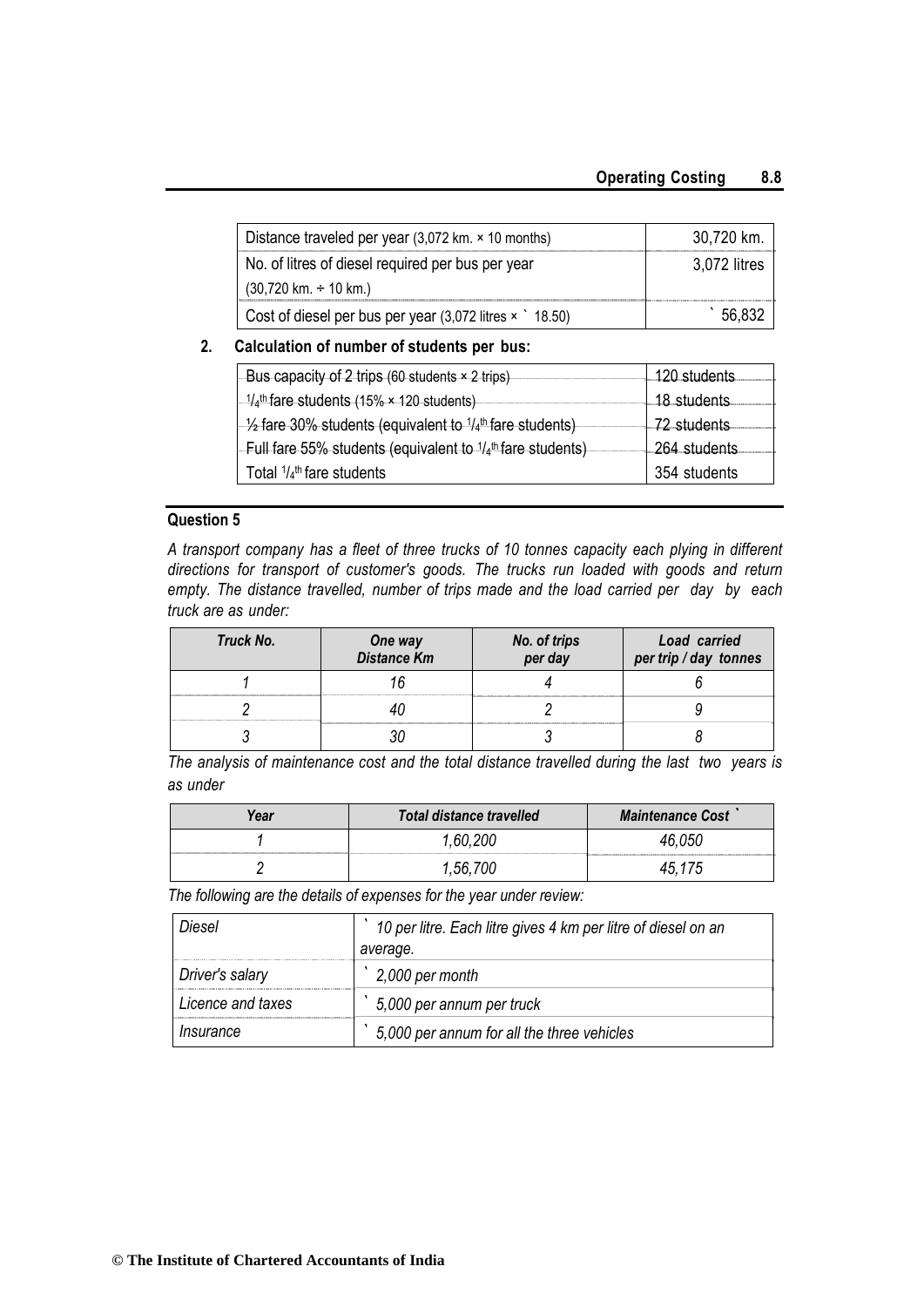#### **8.9 Cost Accounting**

| Purchase Price per truck | 3,00,000, Life 10 years. Scrap value at the end of life is<br>10,000. |
|--------------------------|-----------------------------------------------------------------------|
| Oil and sundries         | 25 per 100 km run.                                                    |
| General Overhead         | 11,084 per annum                                                      |

*The vehicles operate 24 days per month on an average.*

#### *Required*

- *(i) Prepare an Annual Cost Statement covering the fleet of three vehicles.*
- *(ii) Calculate the cost per km. run.*
- *(iii) Determine the freight rate per tonne km. to yield a profit of 10% on freight.*

#### **Solution:**

#### **(i) Annual Cost Statement of three vehicles**

| Diesel $\{(1,34,784 \text{ km.} \div 4 \text{ km}) \times$ 10) (Refer to Working Note 1)              | 3,36,960 |
|-------------------------------------------------------------------------------------------------------|----------|
| Oil & sundries $\{(1,34,784 \text{ km.} \div 100 \text{ km.}) \times$ 25}                             | 33,696   |
| Maintenance $\{(1,34,784 \text{ km. x}^{\circ} 0.25) + ^{\circ} 6,000\}$<br>(Refer to Working Note 2) | 39,696   |
| Drivers' salary $\{(\cdot\ 2,000 \times 12 \text{ months}) \times 3 \text{ trucks}\}\$                | 72.000   |
| Licence and taxes ( $\degree$ 5,000 $\times$ 3 trucks)                                                | 15,000   |
| Insurance                                                                                             | 5,000    |
| Depreciation $\{(\cdot\ 2,90,000 \div 10 \text{ years}) \times 3 \text{ trucks}\}\$                   | 87,000   |
| General overhead                                                                                      | 11,084   |
| Total annual cost                                                                                     | 6.00.436 |

#### **(ii) Cost per km. run**

Cost per kilometer run = Totalannual cos t of vehicles Totalkilometre travelled annually (Refer to Working Note 1)

$$
= \frac{6,00,436}{1,34,784 \text{ Kms}} = 4.4548
$$

#### **(iii) Freight rate per tonne km (to yield a profit of 10% on freight)**

Cost per tonne km.  $=$   $\frac{\text{Total annual cost of three vehicles}}{\text{Total annual cost of the original.}}$ **Total effective tonnes kms. per annum** (Refer to Working Note 1)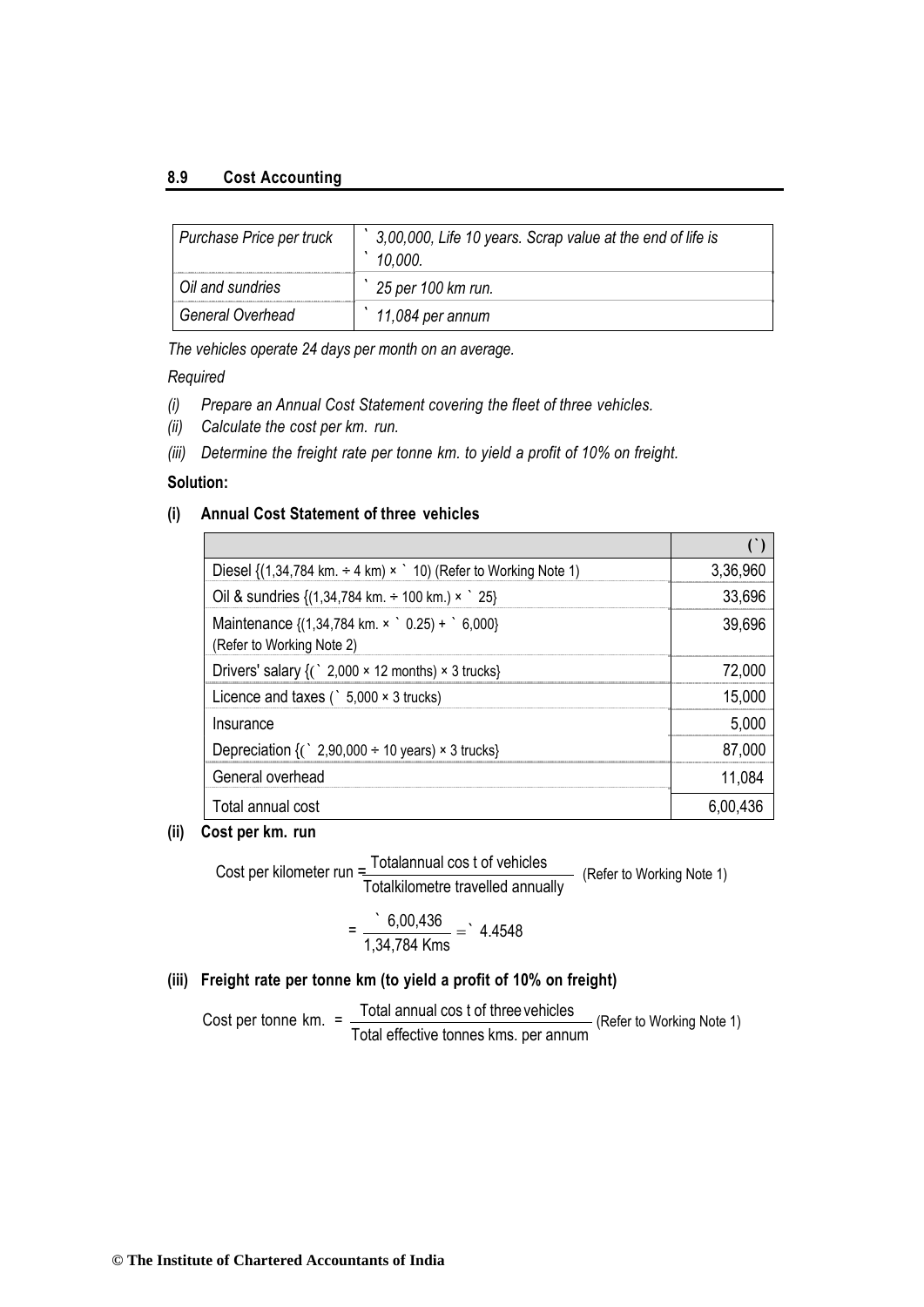$$
= \frac{6,00,436}{5,25,312 \text{ kms}} = 1.143
$$
  
Freight rate per tonne km.  $\left(\frac{1,143}{0.9}\right) \times 1 = 1.27$   
 $\left(\frac{-0.9}{0.9}\right) \times 1 = 1.27$ 

#### **Working Notes:**

1. Total kilometre travelled and tonnes kilometre (load carried) by three trucks in one year

| <b>Truck</b><br>number | One way<br>distance in<br><b>kms</b> | No. of<br>trips | <b>Total</b><br>distance<br>covered in<br>km per day | Load<br>carried per<br>trip / day<br>in tonnes | <b>Total</b><br>effective<br>tonnes km |
|------------------------|--------------------------------------|-----------------|------------------------------------------------------|------------------------------------------------|----------------------------------------|
|                        |                                      |                 | 128                                                  |                                                | 384                                    |
|                        |                                      |                 | 160                                                  |                                                | 720                                    |
|                        | 30                                   |                 | 180                                                  |                                                | 720                                    |
| Гоtаl                  |                                      |                 | 468                                                  |                                                |                                        |

Total kilometre travelled by three trucks in one year

 $(468 \text{ km.} \times 24 \text{ days} \times 12 \text{ months})$  = 1,34,784 Total effective tonnes kilometre of load carried by three trucks during one year (1,824 tonnes km. × 24 days × 12 months) *=* 5,25,312

2. Fixed and variable component of maintenance cost:

| Variable maintenance cost per km= |   | Difference in maintenanc e cost                                                                             |
|-----------------------------------|---|-------------------------------------------------------------------------------------------------------------|
|                                   |   | Difference in distance travelled                                                                            |
|                                   |   | $46.050 - 45.175$                                                                                           |
|                                   |   | 1,60,200 kms - 1,56,700 kms                                                                                 |
|                                   | = |                                                                                                             |
| Fixed maintenance cost            |   | = Total maintenance cost-Variable maintenance cost<br>$=$ $46,050 - 1,60,200$ kms $\times$ $0.25 =$ $6,000$ |

#### **Question 6**

*A transport company has 20 vehicles, which capacities are as follows:*

| No. of Vehicles | <b>Capacity per vehicle</b> |
|-----------------|-----------------------------|
|                 | 9 tonne                     |
|                 | 12 tonne                    |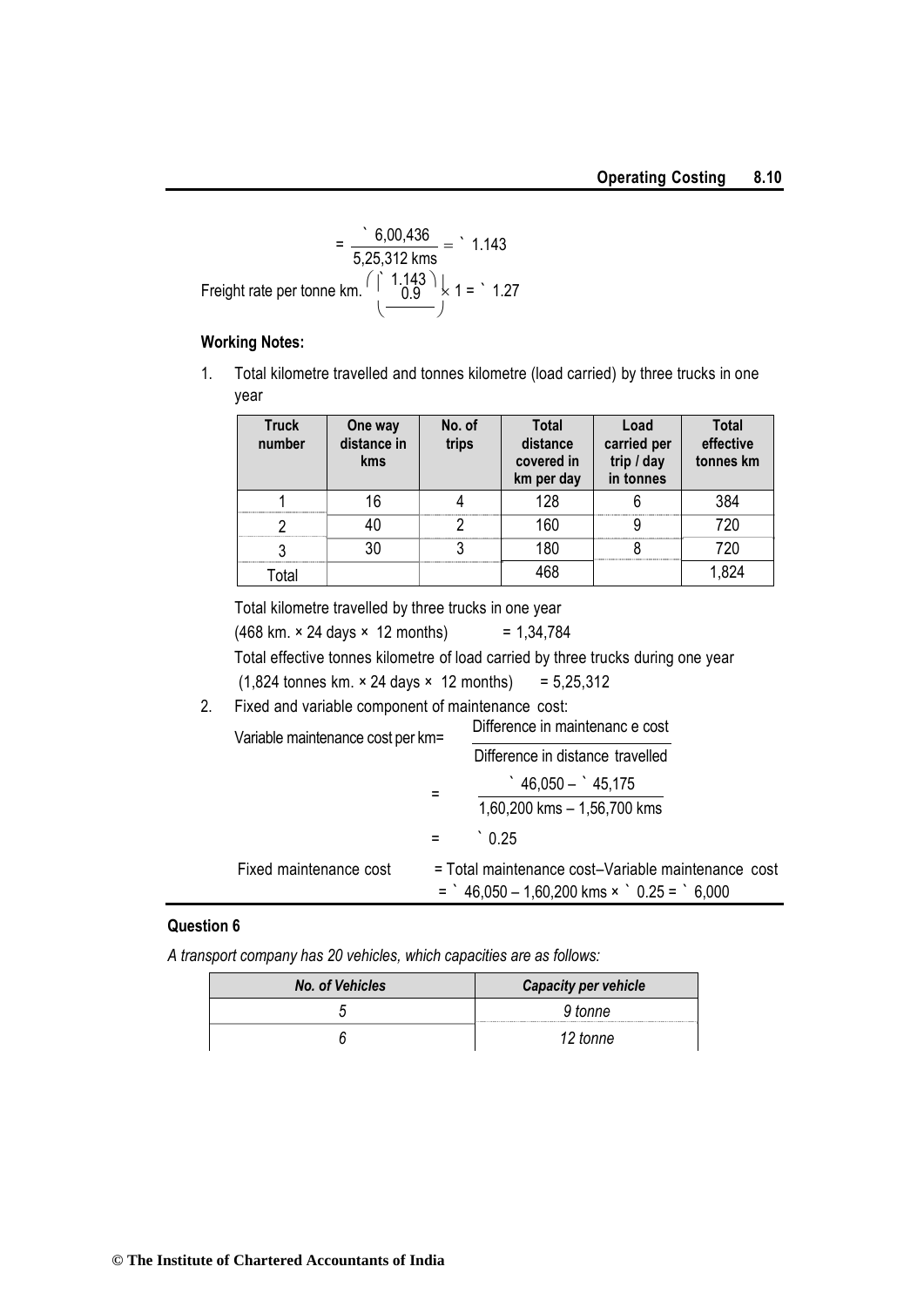#### **8.11 Cost Accounting**

| tonne<br>h<br><b><i><u><u>.</u></u></i></b> |  |
|---------------------------------------------|--|
| 20 tonne                                    |  |

*The company provides the goods transport service between stations 'A' to station 'B'. Distance between these stations is 200 kilometres. Each vehicle makes one round trip per day an average. Vehicles are loaded with an average of 90 per cent of capacity at the time of departure from station 'A' to station 'B' and at the time of return back loaded with 70 per cent of capacity. 10 per cent of vehicles are laid up for repairs every day. The following information are related to the month of October, 2013:*

| Salary of Transport Manager                           | 30,000              |
|-------------------------------------------------------|---------------------|
| Salary of 30 drivers                                  | 4,000 each driver   |
| Wages of 25 Helpers                                   | 2,000 each helper   |
| Wages of 20 Labourers                                 | 1,500 each labourer |
| Consumable stores                                     | 45,000              |
| Insurance (Annual)                                    | 24,000              |
| Road Licence (Annual)                                 | 60,000              |
| Cost of Diesel per litre                              | 35                  |
| Kilometres run per litre each vehicle                 | 5 Km.               |
| Lubricant, Oil etc.                                   | 23,500              |
| Cost of replacement of Tyres, Tubes, other parts etc. | 1,25,000            |
| Garage rent (Annual)                                  | 90,000              |
| <b>Transport Technical Service Charges</b>            | 10,000              |
| <b>Electricity and Gas charges</b>                    | 5.000               |
| Depreciation of vehicles                              | 2,00,000            |

*There is a workshop attached to transport department which repairs these vehicles and other vehicles also. 40 per cent of transport manager's salary is debited to the workshop. The transport department is charged ` 28,000 for the service rendered by the workshop during October, 2013. During the month of October, 2013 operation was 25 days.*

*You are required:*

- *(i) Calculate per ton-km operating cost.*
- *(ii) Find out the freight to be charged per ton-km, if the company earned a profit of 25 per cent on freight.*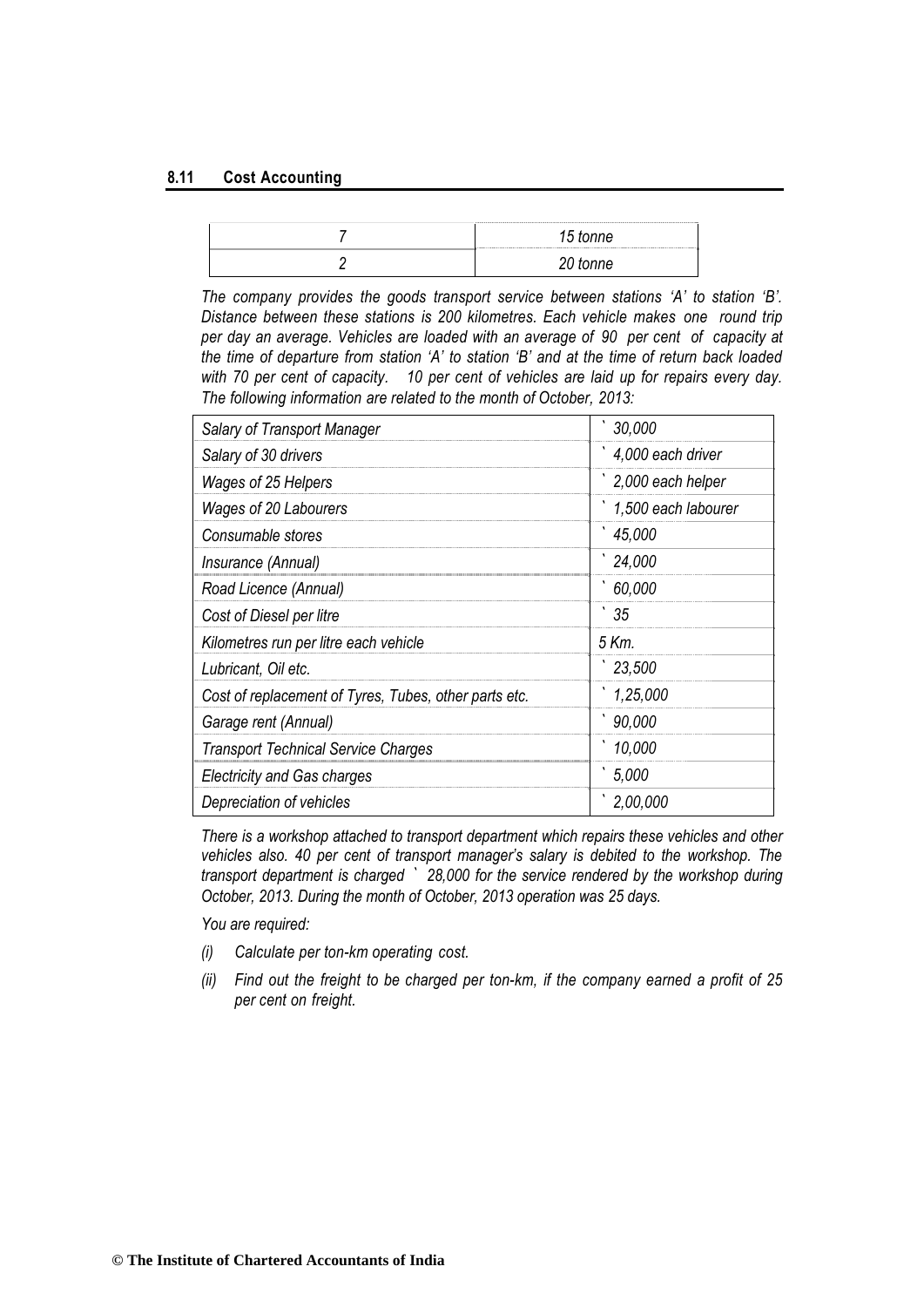#### **Solution:**

#### **(i) Operating Cost Sheet for the month of October, 2013**

|           | <b>Particulars</b>                                | Amount (`) |
|-----------|---------------------------------------------------|------------|
| А.        | <b>Fixed Charges:</b>                             |            |
|           | Manager's salary ( $\degree$ 30,000 $\times$ 60%) | 18,000     |
|           | Drivers' Salary (` $4,000 \times 30$ drivers)     | 1,20,000   |
|           | Helpers' wages $($ $2,000 \times 25$ helpers)     | 50,000     |
|           | Labourer wages $($ $1,500 \times 20$ labourers)   | 30,000     |
|           | Insurance ( $\degree$ 24,000 $\div$ 12 months)    | 2,000      |
|           | Road licence ( $\degree$ 60,000 ÷ 12 months)      | 5,000      |
|           | Garage rent ( $\degree$ 90,000 $\div$ 12 months)  | 7,500      |
|           | <b>Transport Technical Service Charges</b>        | 10,000     |
|           | Share in workshop expenses                        | 28,000     |
|           | Total (A)                                         | 2,70,500   |
| <b>B.</b> | Variable Charges:                                 |            |
|           | Cost of diesel (Working Note 1)                   | 12,60,000  |
|           | Lubricant, Oil etc.                               | 23,500     |
|           | Depreciation                                      | 2,00,000   |
|           | Replacement of Tyres, Tubes & other parts         | 1,25,000   |
|           | <b>Consumable Stores</b>                          | 45,000     |
|           | <b>Electricity and Gas charges</b>                | 5,000      |
|           | Total (B)                                         | 16,58,500  |
| C.        | Total Cost $(A + B)$                              | 19,29,000  |
| D.        | Total Ton-Kms. (Working Note 2)                   | 18,86,400  |
| Ε.        | Cost per ton-km. $(C \div D)$                     | 1.022      |

#### **(ii) Calculation of Chargeable Freight**

| Cost per ton-km.                                          | $\degree$ 1.022           |
|-----------------------------------------------------------|---------------------------|
| Add: Profit @ 25% on freight or $33\frac{1}{3}\%$ on cost | $^{\circ}$ 0.341          |
| Chargeable freight per ton-km.                            | $1.363$ or $\degree$ 1.36 |

### **Working Notes:**

#### **1. Cost of Diesel:**

Distance covered by each vehicle during October, 2013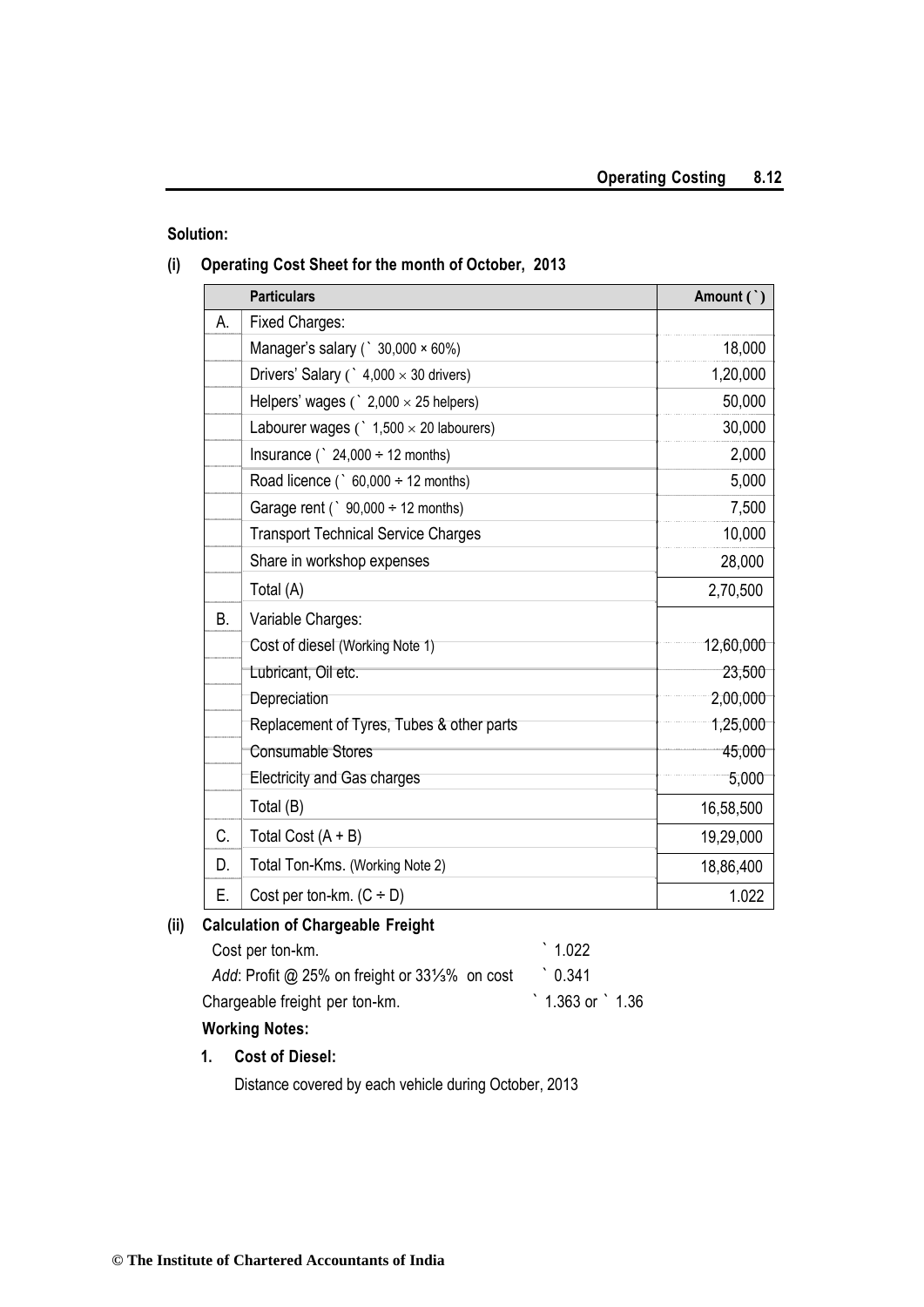#### **8.13 Cost Accounting**

= 200 k.m.  $\times$  2  $\times$  25 days  $\times$  90 % = 9,000 km. Consumption of diesel =  $\frac{9,000$ k.m.  $\times$  20 vehicles  $=$ 5k.m. Cost of diesel = 36,000 litres  $\times$   $35 =$   $12,60,000$ . 36,000 litres.

### **2. Calculation of total ton-km:**

Total Ton-Km. = Total Capacity  $\times$  Distance covered by each vehicle  $\times$  Average Capacity Utilisation ratio.

$$
= [(5 \times 9 \text{ ton}) + (6 \times 12 \text{ ton}) + (7 \times 15 \text{ ton}) + (2 \times 20 \text{ ton})] \times 9,000 \text{ k.m.} \times \frac{(90\% + 70\%)}{2}
$$
  
= (45 + 72 + 105 + 40) \times 9,000 \text{ k.m.} \times 80\%  
= 262 \times 9,000 \times 80\%.  
= 18,86,400 \text{ ton-km.}

#### **Question 7**

*A transport company has been given a 40 kilometre long route to run 5 buses. The cost of each bus is ` 6,50,000. The buses will make 3 round trips per day carrying on an average 80 percent passengers of their seating capacity. The seating capacity of each bus is 40 passengers. The buses will run on an average 25 days in a month. The other information for the year 2013-14 are given below:*

| Garage rent                          | 4,000 per month      |
|--------------------------------------|----------------------|
| Annual repairs and maintenance       | 22,500each bus       |
| Salaries of 5 drivers                | 3,000 each per month |
| Wages of 5 conductors                | 1,200 each per month |
| Manager's salary                     | 7,500 per month      |
| Road tax, permit fee, etc.           | 5,000 for a quarter  |
| Office expenses                      | 2,000 per month      |
| Cost of diesel per litre             | 33                   |
| Kilometre run per litre for each but | 6 kilometres         |
| Annual depreciation                  | 15% of cost          |
| Annual Insurance                     | 3% of cost           |

*You are required to calculate the bus fare to be charged from each passenger per kilometre, if the company wants to earn profits of 33<sup>1</sup> /<sup>3</sup> percent on taking (total receipts from passengers).*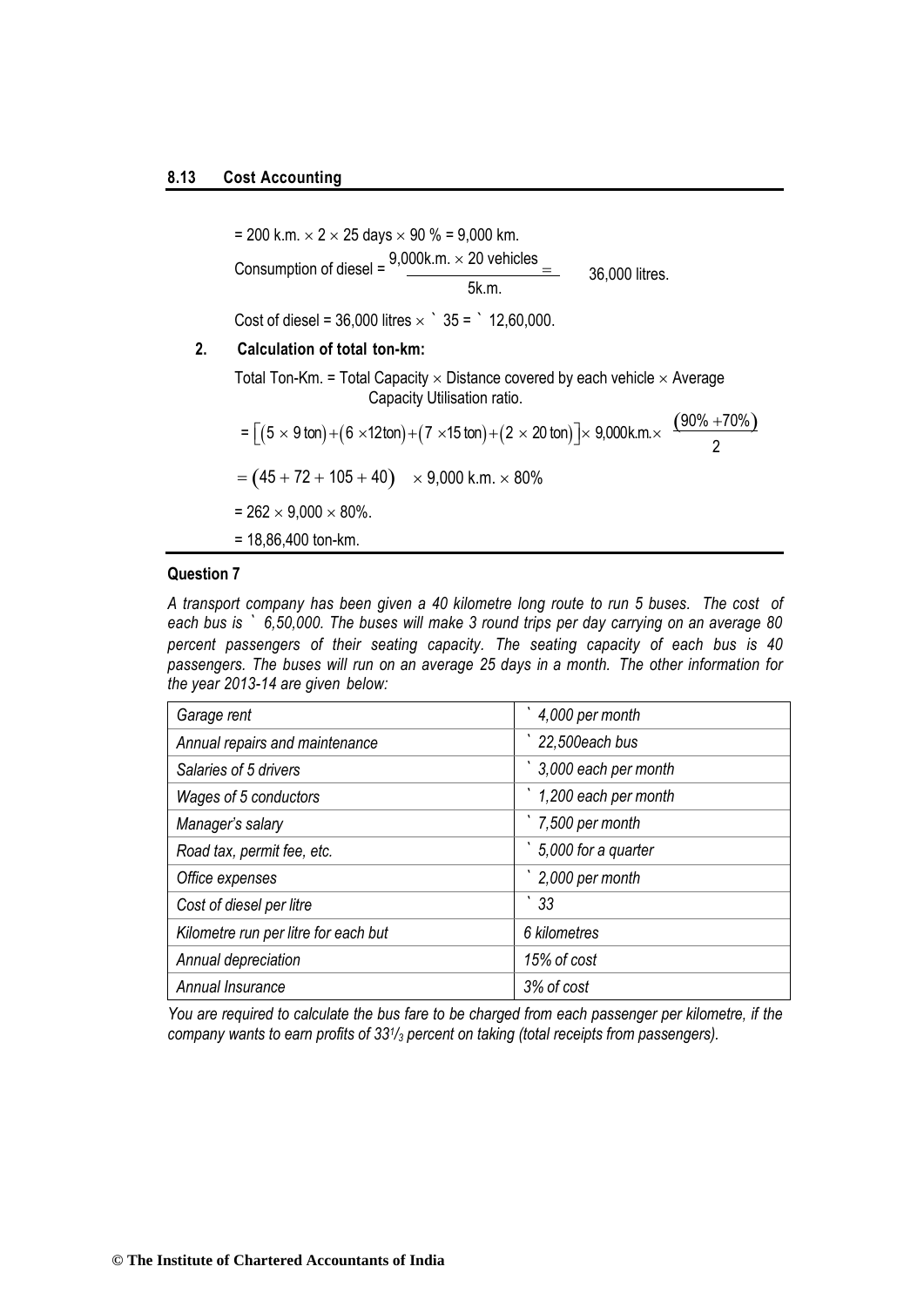#### **Solution:**

#### **Operating Cost Sheet for the year 2013- 14**

|    | <b>Particulars</b>                                                | Total Cost (`) |
|----|-------------------------------------------------------------------|----------------|
| А. | <b>Fixed Charges:</b>                                             |                |
|    | Garage rent ( $3,000 \times 12$ months)                           | 48,000         |
|    | Salary of drivers (`3,000 × 5 drivers ×12 months)                 | 1,80,000       |
|    | Wages of Conductors ( $\degree$ 1,200 × 5 conductors × 12 months) | 72,000         |
|    | Manager's salary $($ $\degree$ 7,500 $\times$ 12 months)          | 90,000         |
|    | Road Tax, Permit fee, etc. (`5,000 × 4 quarters)                  | 20,000         |
|    | Office expenses ( $\degree$ 2,000 $\times$ 12 months)             | 24,000         |
|    | Insurance ( $6,50,000 \times 5$ buses $\times 3\%)$               | 97,500         |
|    | Total (A)                                                         | 5,31,500       |
| В. | Variable Charges:                                                 |                |
|    | Repairs and Maintenance ( 22,500 × 5 buses)                       | 1,12,500       |
|    | Depreciation ( $6,50,000 \times 5$ buses $\times$ 15%)            | 4,87,500       |
|    | Diesel { $(3,60,000$ km. $\div$ 6 km.) × `33}                     | 19,80,000      |
|    | Total (B)                                                         | 25,80,000      |
|    | Total Cost (A+B)                                                  | 31,11,500      |
|    | Add: 33 1/3 % Profit on takings or 50% on cost                    | 15,55,750      |
|    | Total Takings (Total bus fare collection)                         | 46,67,250      |
|    | Total Passenger-km. (Working Note 2)                              | 1,15,20,000    |
|    | Bus fare to be charged from each passenger per km.                | 0.405          |

#### **Working Notes:**

- 1. Total Kilometres to be run during the year 2013-14
	- $= 40$  km. $\times$  2 sides  $\times$  3 trips  $\times$  25 days  $\times$  12 months  $\times$  5 buses = 3, 60,000 Kilometres
- 2. Total passenger Kilometres
	- $= 3,60,000$  km.  $\times$  40 passengers  $\times$  80% = 1,15,20,000 Passenger- km.

#### **Question 8**

*The following information relates to a bus operator:*

| Cost of the bus   | 18,00,000 |
|-------------------|-----------|
| Insurance charges | 3% p.a.   |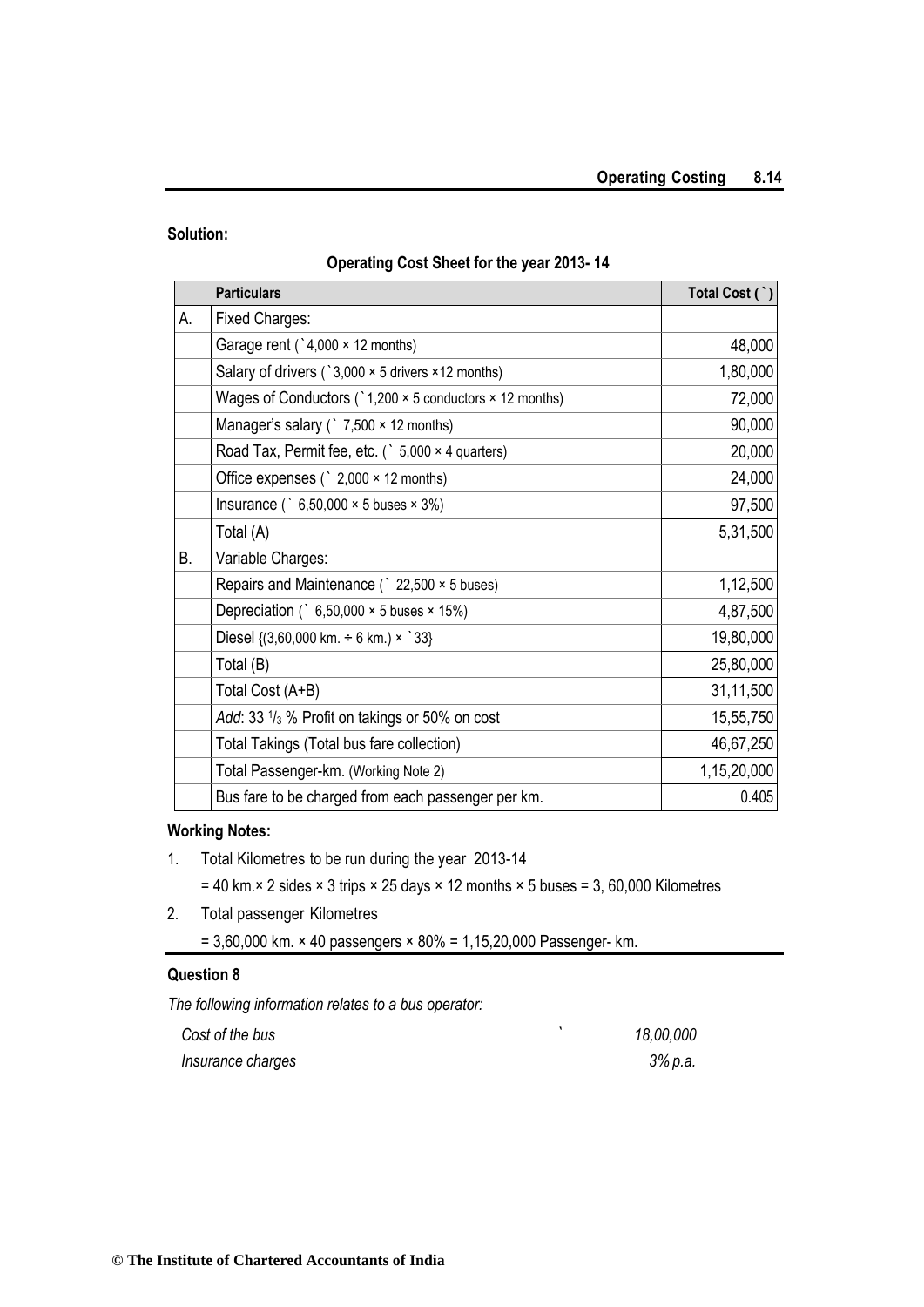#### **8.15 Cost Accounting**

| Manager-cum accountant's salary                     | ٠ | 8,000 p.m.         |
|-----------------------------------------------------|---|--------------------|
| Annual Tax                                          | ٠ | 50,000             |
| Garage Rent                                         | ٦ | 2,500 p.m.         |
| Annual repair & maintenance                         | ٠ | 1,50,000           |
| Expected life of the bus                            |   | 15 years           |
| Scrap value at the end of 15 years                  | ٦ | 1,20,000           |
| Driver's salary                                     | ٠ | 15,000 p.m.        |
| Conductor's salary                                  | ۰ | 12,000 p.m.        |
| Stationery                                          | ٦ | 500 p.m.           |
| Engine oil, lubricants (for 1200 km.)               | ٠ | 2,500              |
| Diesel and oil (for 10 km.)                         | ٠ | 52                 |
| Commission to driver and conductor (shared equally) |   | 10% of collections |
| Route distance                                      |   | 20 km long         |

*The bus will make 3 round trips for carrying on the average 40 passengers in each trip. Assume 15% profit on collections. The bus will work on the average 25 days in a month.*

*Calculate fare for passenger-km*

#### **Solution:**

#### **Working Notes:**

(i) Calculation of Depreciation of Bus (Per month)  $=\frac{\text{Cost of thebus} - \text{Scrapvalueat theendor the15 years}}{5.5}$ Expectedlife of thebus  $=\frac{18,00,000 - 1,20,000}{5}$ 15 years  $=$  1,12,000 p.a. Depreciation per month =  $\frac{1,12,000}{1,12,000} = 9,333.33$ 12months (ii) Calculation of total distance travelled and Passenger-km. per month Total distance  $= 3 \text{ trips} \times 2 \times 20 \text{ k.m.} \times 25 \text{ days} = 3,000 \text{ k.m.}$ Total Passenger-km. = 3 trips × 2 × 20 k.m. × 25 days × 40 passengers = 1,20,000 Passenger-k.m.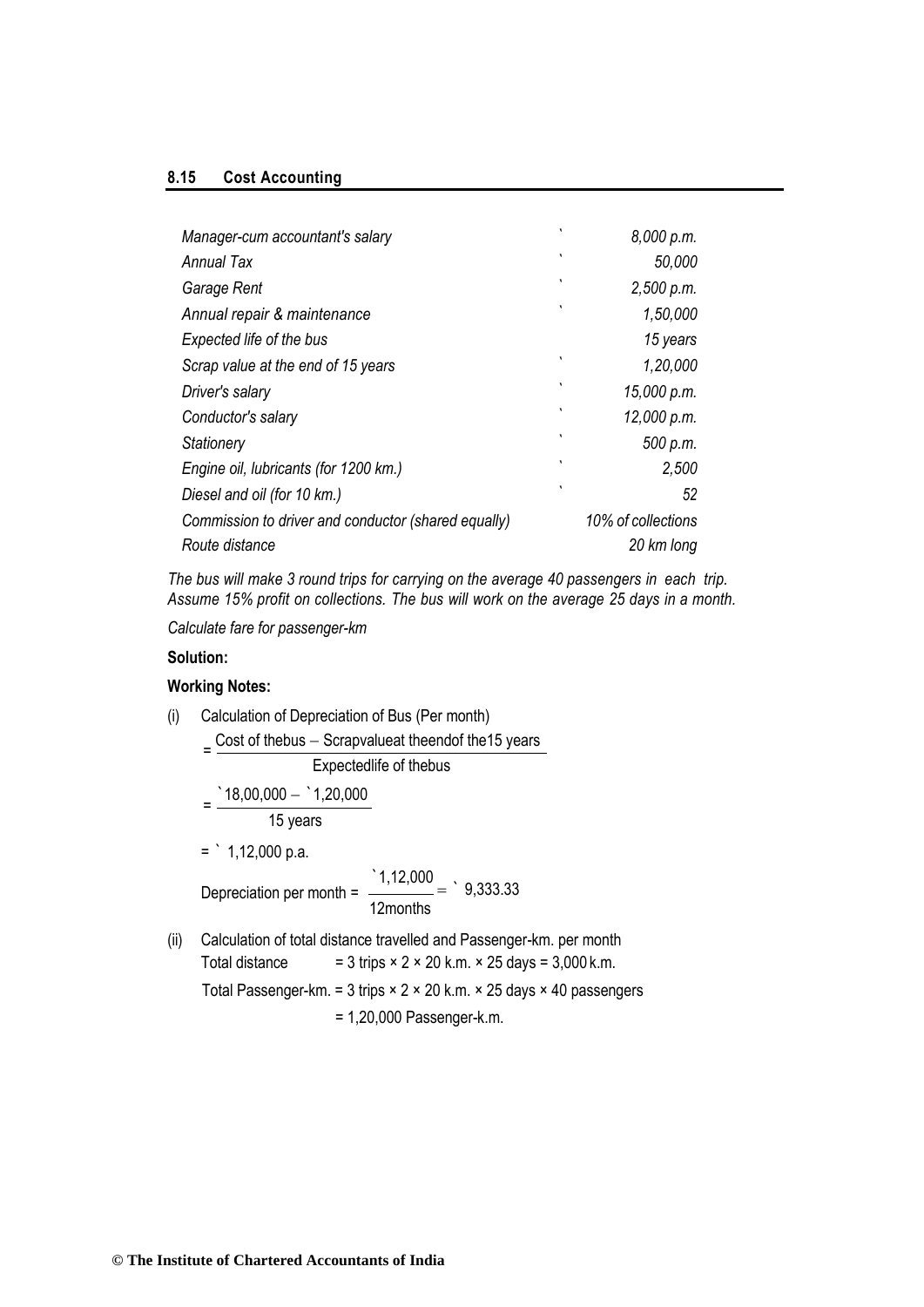| (iii) | Cost of Engine oil, Lubricants and Diesel & oil (Per month) |                                                               |  |
|-------|-------------------------------------------------------------|---------------------------------------------------------------|--|
|       | Engine oil & lubricants                                     | $=\frac{\text{Totaldistance travelled}}{2,500}$<br>1,200 K.m. |  |
|       |                                                             | $=\frac{3,000 \text{K.m.}}{2,500}$ = 6,250<br>1,200 K.m.      |  |
|       | Diesel and Oil                                              | $=$ Totaldistance travelled $\times$ 52<br>10 K.m.            |  |
|       |                                                             | $=\frac{3,000 \text{K.m.}}{52} \times 52 = 15,600$<br>10 K.m. |  |

## **Statement showing the Operating Cost per Passenger-km.**

|       |                                                                           | $($ )    | $($ )  |
|-------|---------------------------------------------------------------------------|----------|--------|
| (i)   | <b>Standing Charges:</b>                                                  |          |        |
|       | Depreciation {Working Note- (i)}                                          | 9,333.33 |        |
|       | $^{18,00,000}$ × 3%<br>Insurance Charge<br>12                             | 4,500    |        |
|       | Manager-cum-accountant's salary                                           | 8,000    |        |
|       | 50,000<br>Annual Tax (p.m.)<br>12                                         | 4,166.67 |        |
|       | Garage Rent                                                               | 2,500    | 28,500 |
| (ii)  | Maintenance Charges:                                                      |          |        |
|       | 1,50,000<br>Repair & Maintenance per month<br>12                          |          | 12,500 |
| (iii) | <b>Running Cost:</b>                                                      |          |        |
|       | Driver's Salary                                                           | 15,000   |        |
|       | Conductor's Salary                                                        | 12,000   |        |
|       | Stationery                                                                | 500      |        |
|       | Engine oil & Lubricants {Working Note- (iii)}                             | 6,250    |        |
|       | Diesel and oil {Working Note- (iii)}                                      | 15,600   |        |
|       | Total running cost before deducting commission to<br>driver and conductor | 49,350   | 49,350 |
|       | Total cost excluding commission to driver and<br>conductor                |          | 90,350 |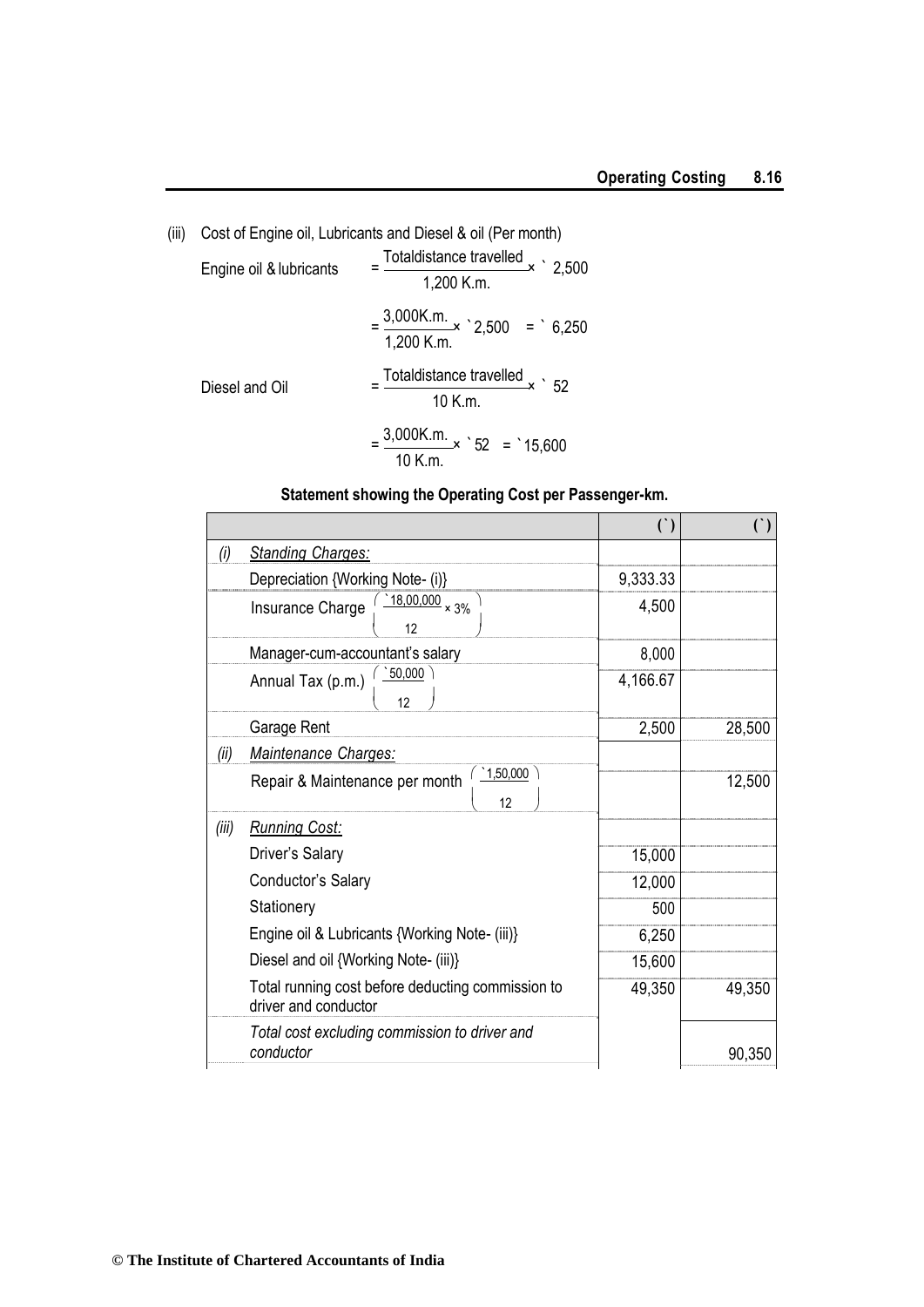#### **8.17 Cost Accounting**

| Driver's commission on collection*    | 6,023.34    |
|---------------------------------------|-------------|
| Conductor's commission on collection* | 6.023.33    |
| Total Cost (i) $+(ii) + (iii)$        | 1,02,396.67 |
| Add: Profit**                         |             |
| <b>Total Collection</b>               | 1.20.466.67 |

#### **Working Note:**

Total costs before commission on collection and net profit is ` 90,350.

Commission on collection to driver and conductor is 10% of collection and Profit is 15% of collection means

| 100% - (10% + 15%) i.e. 75%     | $=$ $90,350$                                                               |
|---------------------------------|----------------------------------------------------------------------------|
| So, Total collection            | $\textdegree$ 90,350<br>--- $\times$ 100 = $\textdegree$ 1,20,466.67<br>75 |
| *Total Commission on collection | $= 10\% \times$ 1,20,466.67 = 12,046.67                                    |
| Driver's share                  | $= 50\% \times$ 12,046.67 = 6,023.34                                       |
| Conductor's share               | $= 50\% \times$ 12,046.67 = 6,023.33                                       |
| ** Profit on collection         | $=$ 1,20,466.67 × 15% = 18,070                                             |
| Fare per Passenger-km.          | <b>Total Collection</b><br>Total Passenger - km. {Working Note(ii)}        |
|                                 | $-$ 1,20,466.67<br>1,20,000                                                |
|                                 | $=$ 1.004 (appx.)                                                          |

#### **Question 9**

*Voyager Cabs Pvt. Ltd. is a New Delhi based cab renting company, provides cab facility on rent for cities Delhi, Agra and Jaipur to the tourists. To attract more tourists it has launched a new three days tour package for Delhi-Jaipur-Agra-Delhi. Following are the relevant information regarding the package:*

| Distance between Delhi to Jaipur<br>(Km.) | 274          |
|-------------------------------------------|--------------|
| Distance between Delhi to Agra (Km.)      | 242          |
| Distance between Agra to Jaipur (Km.)     | 238          |
| Price of diesel in Delhi                  | 54 per litre |
| Price of diesel in Jaipur                 | 56 per litre |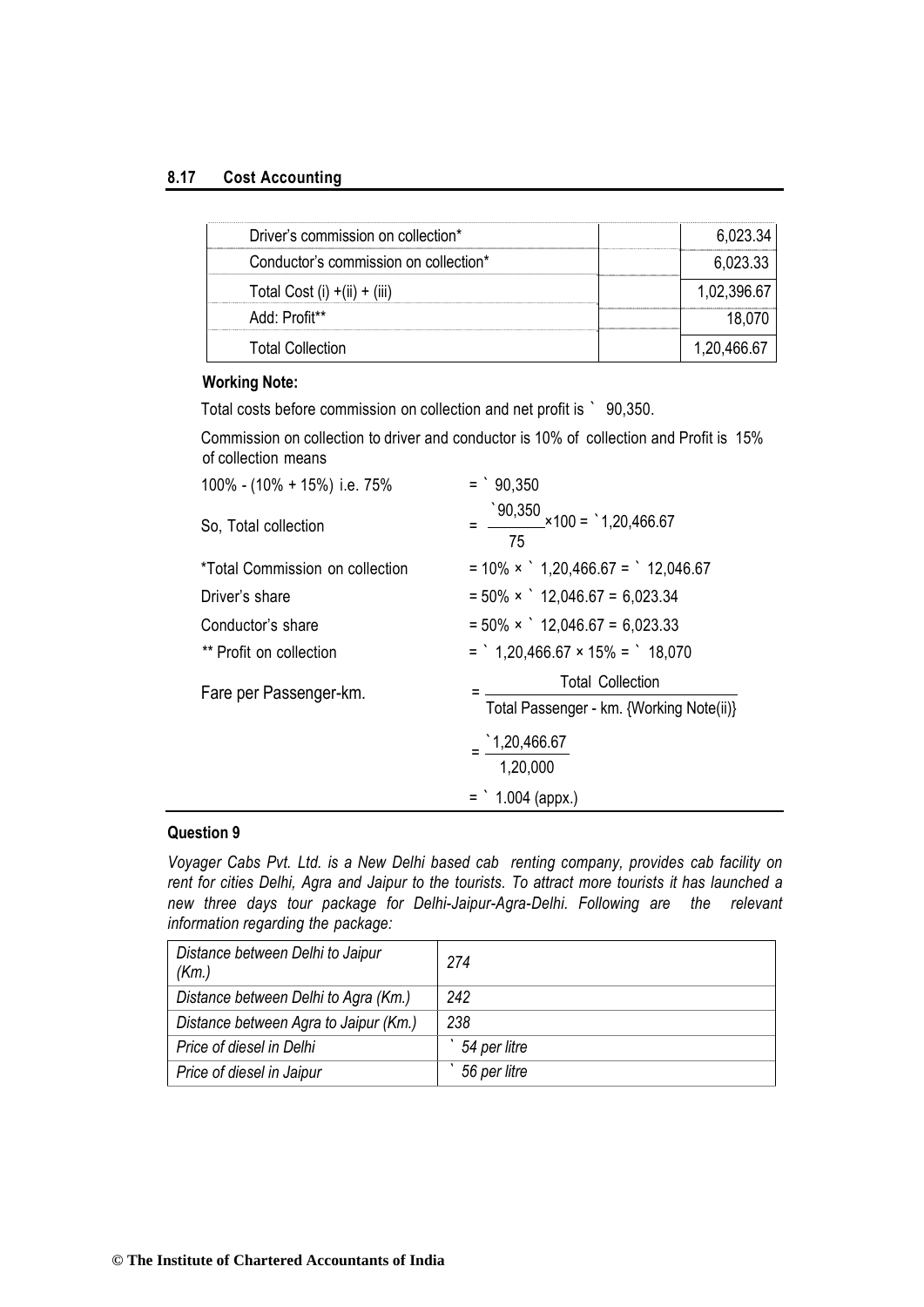| Price of diesel in Agra                  | 58 per litre                                     |
|------------------------------------------|--------------------------------------------------|
| Mileage of cab per litre of diesel (Km.) | 16                                               |
| Chauffeur's salary                       | 12,000 per month                                 |
| Cost of the cab                          | 12,00,000                                        |
| Expected life of the cab                 | 24,00,000 kms.                                   |
| Servicing cost                           | 30,000 after every 50,000 kilometres run.        |
| Chauffeur's meal allowance               | 50 for every 200 kilometres of completed journey |
| Other set up and office cost             | 2,400 per month.                                 |

*Voyager Cabs has made tie-up with fuel service centres at Agra, Jaipur and Delhi to fill diesel to its cabs on production of fuel passbook to the fuel centre. Company has a policy to get fuel filled up sufficient to reach next destination only.*

*You are required to calculate the price inclusive of service tax @ 12.36% to be quoted for the package if company wants to earn profit of 25% on its net takings i.e. excluding service tax.*

#### **Solution:**

#### **Calculation of Price of the Delhi-Jaipur-Agra-Delhi tour package**

| <b>Particulars</b>                                                  | Amount ( | Amount (`)      |
|---------------------------------------------------------------------|----------|-----------------|
| Diesel Cost (Working Note-2)                                        |          | 2,635.00        |
| 30,000<br><b>Servicing Cost</b><br>$\times$ 754 kms.<br>50,000kms   |          | 452.40          |
| Chauffeur's meal cost (three 200 km. completed journey $\times$ 50) |          | 150.00          |
| Other Allocable costs:                                              |          |                 |
| 12,00,000<br>Depreciation<br>$\times$ 754 kms.<br>24,00,000kms      | 377.00   |                 |
| 2,400<br>Other set-up and office cost<br>$\times$ 3days<br>30days   | 240.00   |                 |
| 12,000<br>Chauffeur's salary<br>$\times 3$ days<br>30 days          | 1,200.00 | 1,817.00        |
| <b>Total Cost</b>                                                   |          | 5,054.40        |
| Add: Profit (25% of net takings or 1/3 <sup>rd</sup> of total cost) |          | 1,684.80        |
|                                                                     |          | 6,739.20        |
| Add: Service Tax @12.36%                                            |          | 832.97          |
| Price of the package (inclusive of service tax)                     |          | <u>7,572.17</u> |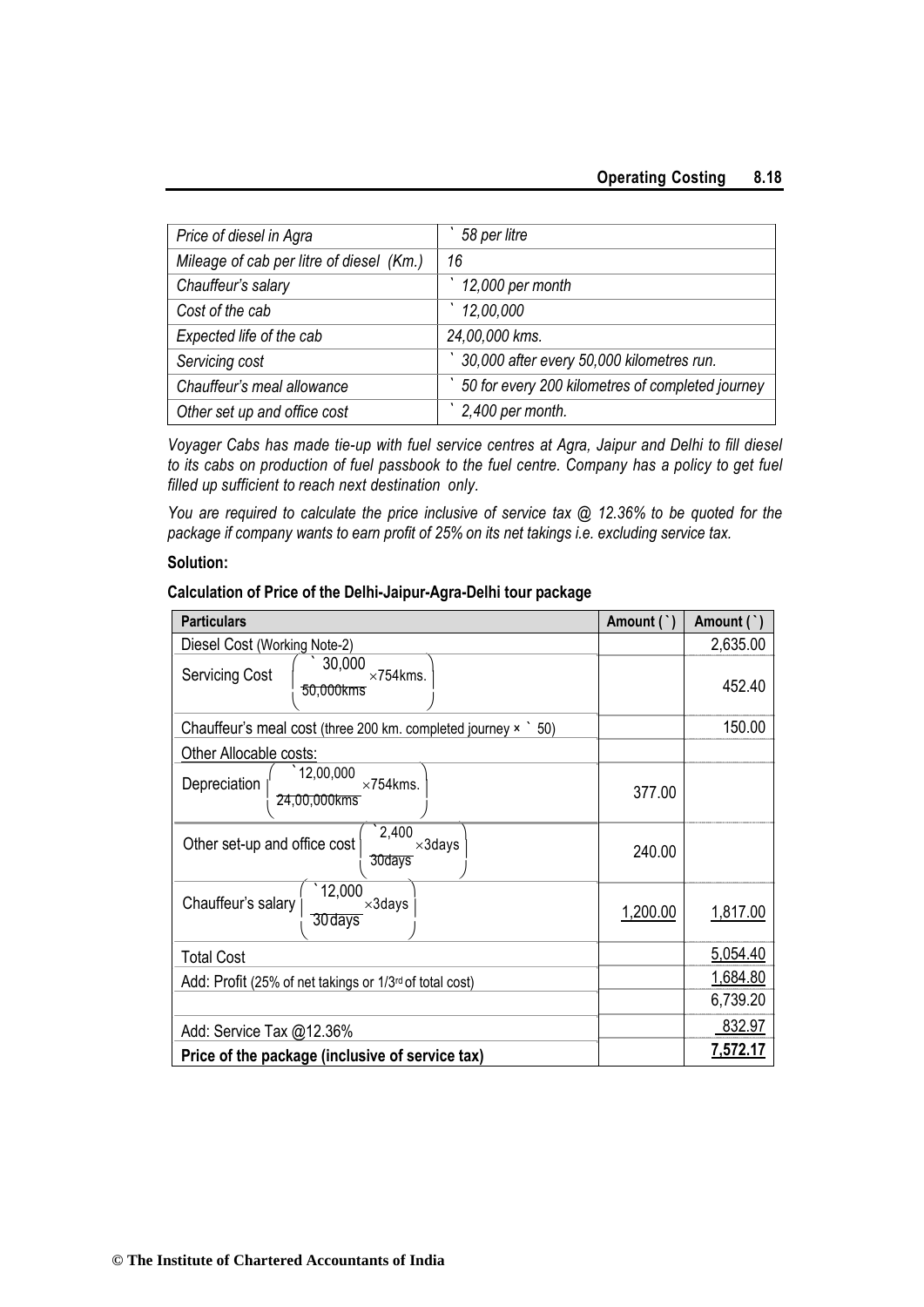#### **8.19 Cost Accounting**

#### **Working Notes**

**(1) Total distance of journey**

| From                  |        | Distance (in Km.) |
|-----------------------|--------|-------------------|
| Delhi                 | Jaipur | 274               |
| Jaipur                | Agra   | 238               |
| Agra                  | Delhi  | 242               |
| <b>Total Distance</b> |        | 754               |

#### **(2) Cost of Diesel**

| <b>From</b> | To     | Distance (in Km.) | Price of diesel per<br>litre $($ $)$ | Total diesel Cost (`)         |
|-------------|--------|-------------------|--------------------------------------|-------------------------------|
|             |        | Ш                 | IV                                   | $V = (III + 16 km) \times IV$ |
| Delhi       | Jaipur | 274               | 54                                   | 924 75                        |
| Jaipur      | Agra   | 238               | 56                                   | 833.00                        |
| Agra        | Delhi  | 242               | 58                                   | 877.25                        |
|             |        | <b>Total cost</b> |                                      | 2,635.00                      |

#### **Question 10**

*Gopal Milk Co-Operative Society (GMCS) collects raw milk from the farmers of Ramgarh, Pratapgarh and Devgarh panchayats and processes these milk to make various dairy products. GMCS has its own vehicles (tankers) to collect and bring the milk to the processing plant. Vehicles are parked in the GMCS's garage situated within the plant compound. Following are the some information related with the vehicles:*

|                                            | Ramgarh | <b>Pratapgarh</b> | Devgarh |
|--------------------------------------------|---------|-------------------|---------|
| No. of vehicles assigned                   |         |                   |         |
| No. of trips a day                         |         |                   |         |
| One way distance from the processing plant | 24 k.m. | 34 k.m.           | 16 k.m. |
| Toll tax paid $p.m.$ ( $)$                 | 2,850   | 3.020             |         |

*All the 5 vehicles assigned to Devgarh panchayat, were purchased five years back at a cost of ` 9,25,000 each. The 4 vehicles assigned to Ramgarh panchayat, were purchased two years back at a cost of ` 11,02,000 each and the remaining vehicles assigned to Pratapgarh were purchased last year at a cost of ` 13,12,000 each. With the purchase of each vehicle a two years free servicing warranty is provided. A vehicle gives 10 kmpl mileage in the first two year of purchase, 8 kmpl in next two years and 6 kmpl afterwards. The vehicles are subject to depreciation of 10% p.a. on straight line basis irrespective of usage. A vehicle has the*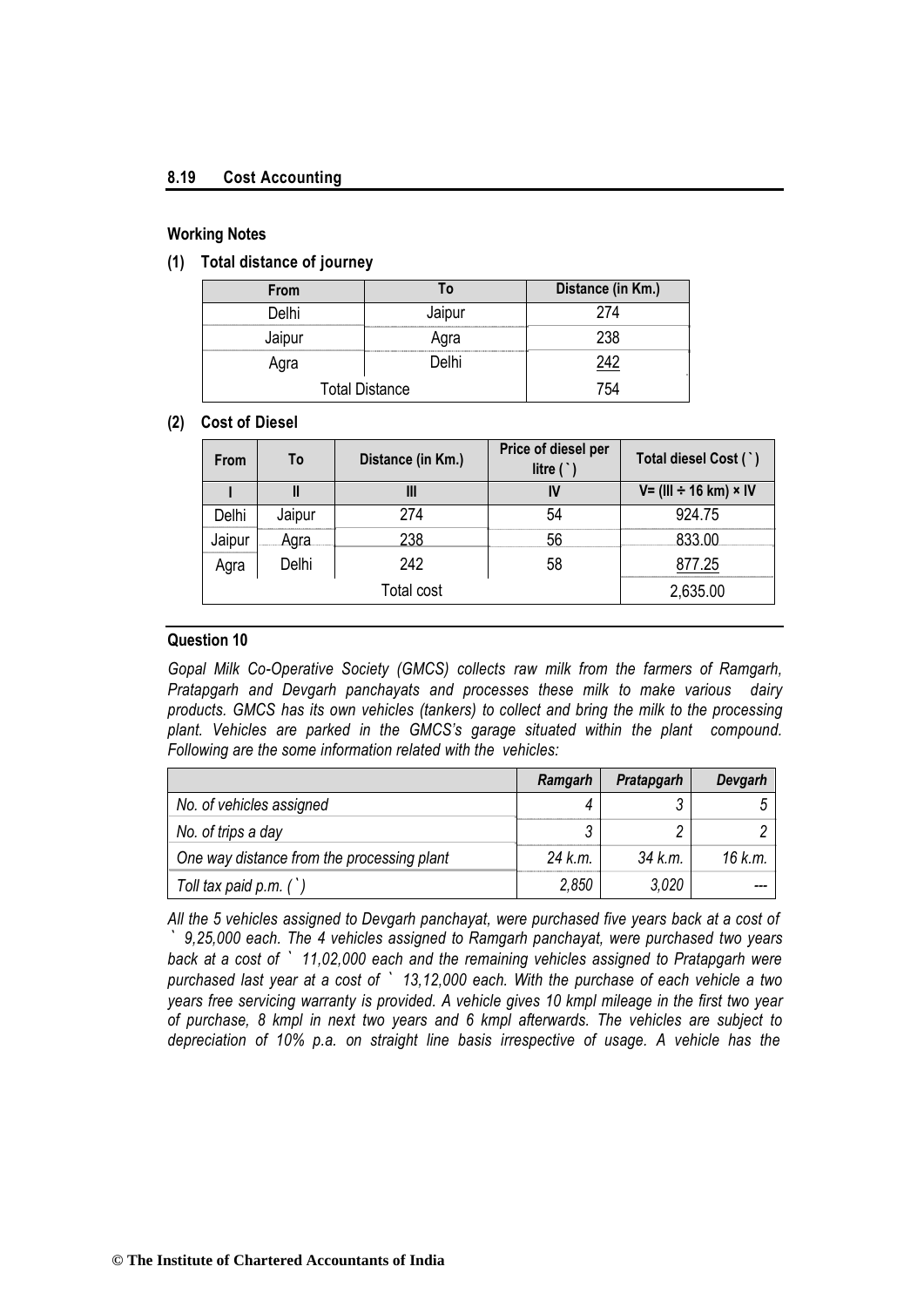*capacity to carry 25,000 litres of milk but on an average only 70% of the total capacity is utilized.*

*The following expenditure is related with the vehicles:*

| Salary of Driver (a driver for each vehicle)   | 18,000 p.m.                                        |
|------------------------------------------------|----------------------------------------------------|
| Salary to Cleaner (a cleaner for each vehicle) | 11,000 p.m.                                        |
| Allocated garage parking fee                   | 1,350 per vehicle per month                        |
| Servicing cost                                 | $\dot{ }$ 3,000 for every complete 5,000 k.m. run. |
| Price of diesel per litre                      | 58.00                                              |

*From the above information you are required to calculate*

- *(i) Total operating cost per month for each vehicle. (Take 30 days for the month)*
- *(ii) Vehicle operating cost per litre of milk.*

#### **Solution:**

#### **(i) Calculation of Operating Cost per month for each vehicle**

|                                     | Ramgarh                 | Pratapgarh              | Devgarh                  | <b>Total</b> |
|-------------------------------------|-------------------------|-------------------------|--------------------------|--------------|
| A. Running Costs:                   |                         |                         |                          |              |
| Cost of diesel (Working<br>Note-2)  | 1,25,280                | 70,992                  | 92,800                   | 2,89,072     |
| Servicing cost (Working<br>Note-3)  | 9,000                   |                         | 3,000                    | 12,000       |
|                                     | 1,34,280                | 70,992                  | 95,800                   | 3,01,072     |
| <b>B. Fixed Costs:</b>              |                         |                         |                          |              |
| Salary to drivers                   | 72,000                  | 54,000                  | 90,000                   | 2,16,000     |
|                                     | (4 drivers ×<br>18,000) | (3 drivers ×<br>18,000) | (5 drivers ×<br>18,000)  |              |
| Salary to cleaners                  | 44,000                  | 33,000                  | 55,000                   | 1,32,000     |
|                                     | (4 cleaners x<br>11,000 | (3 cleaners ×<br>11,000 | (5 cleaners ×<br>11,000) |              |
| Allocated garage parking            | 5,400                   | 4,050                   | 6,750                    | 16,200       |
| fee                                 | (4 vehicles ×<br>1,350) | (3 vehicles ×<br>1,350) | (5 vehicles ×<br>1,350)  |              |
| Depreciation<br>(Working<br>Note-4) | 36,733                  | 32,800                  | 38,542                   | 1,08,075     |
| Toll tax passes                     | 2,850                   | 3,020                   |                          | 5,870        |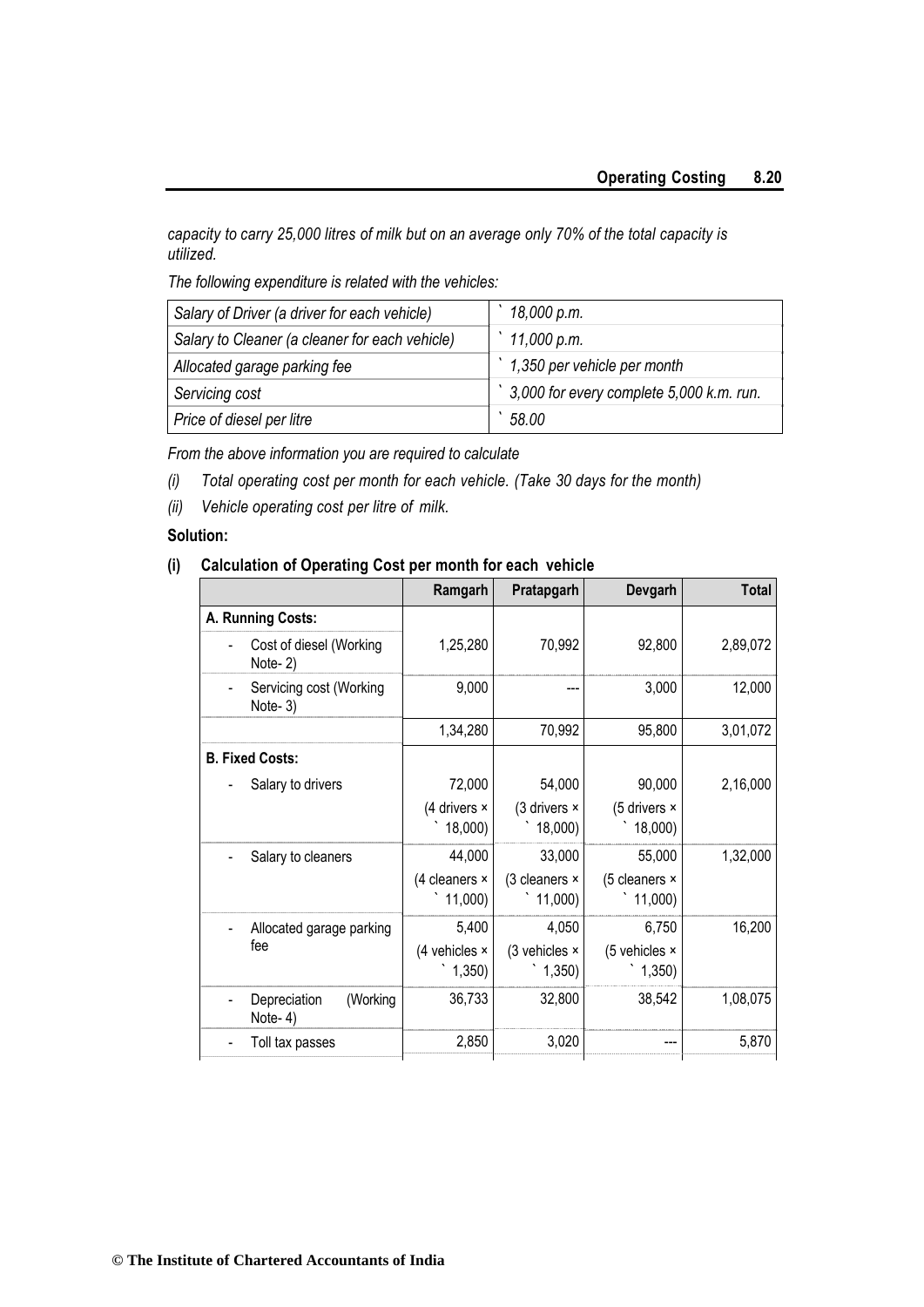#### **8.21 Cost Accounting**

|                            | 1,60,983        | 1,26,870        | 1,90,292        | 4,78,145        |
|----------------------------|-----------------|-----------------|-----------------|-----------------|
| Total $[A + B]$            | 2,95,263        | 1,97,862        | 2,86,092        | 7,79,217        |
| Operating Cost per vehicle | 73,815.75       | 65.954          | 57,218.40       | 64,934.75       |
|                            | $2,95,263 \div$ | $1,97,862 \div$ | $2,86,092 \div$ | $7,79,217 \div$ |
|                            | 4 vehicles)     | 3 vehicles)     | 5 vehicles)     | 12 vehicles)    |

#### **(ii) Vehicle operating cost per litre of milk**

TotalOperatingCost per month Totalmilk carried amonth  $=\frac{7,79,217}{1,17,00,000}$  $1,47,00,000$ Litres (WorkingNote  $-5$ )  $=$   $\degree$  0.053

#### **Working Notes:**

#### **1. Distance covered by the vehicles in a month**

| Route      |                                                                           | Total Distance (in K.M.) |
|------------|---------------------------------------------------------------------------|--------------------------|
| Ramgarh    | (4 vehicles $\times$ 3 trips $\times$ 2 $\times$ 24 km. $\times$ 30 days) | 280                      |
| Pratapgarh | (3 vehicles $\times$ 2 trips $\times$ 2 $\times$ 34 km, $\times$ 30 days) | 240                      |
| Devgarh    | (5 vehicles $\times$ 2 trips $\times$ 2 $\times$ 16 km. $\times$ 30 days) | 9.600                    |

#### **2. Cost of diesel consumption**

|                                                         | Ramgarh                    | Pratapgarh                  | <b>Devgarh</b>            |
|---------------------------------------------------------|----------------------------|-----------------------------|---------------------------|
| Total distance travelled (K.M.)                         | 17,280                     | 12,240                      | 9,600                     |
| Mileage per litre of diesel                             | 8 kmpl                     | 10 kmpl                     | 6 kmpl                    |
| Diesel consumption (Litre)                              | 2,160<br>$(17,280 \div 8)$ | 1.224<br>$(12,240 \div 10)$ | 1,600<br>$(9,600 \div 6)$ |
| Cost of diesel consumption @<br>58<br>per litre $($ $)$ | 1,25,280                   | 70,992                      | 92,800                    |

#### **3. Servicing Cost**

|                                                 | Ramgarh                         | Pratapgarh                                     | <b>Devgarh</b>                                |
|-------------------------------------------------|---------------------------------|------------------------------------------------|-----------------------------------------------|
| Total distance travelled (K.M.)                 | 17,280                          | 12,240                                         | 9,600                                         |
| Covered<br>under<br>free<br>service<br>warranty | No                              | Yes                                            | N٥                                            |
| No. of services required                        | (17,280 k.m. ÷<br>$5,000$ k.m.) | $(12,240 \text{ k.m.} \div )$<br>$5,000$ k.m.) | $(9,600 \text{ k.m.} \div )$<br>$5,000$ k.m.) |
| Total Service Cost (`)                          | 9,000<br>$3,000 \times 3$       |                                                | 3,000                                         |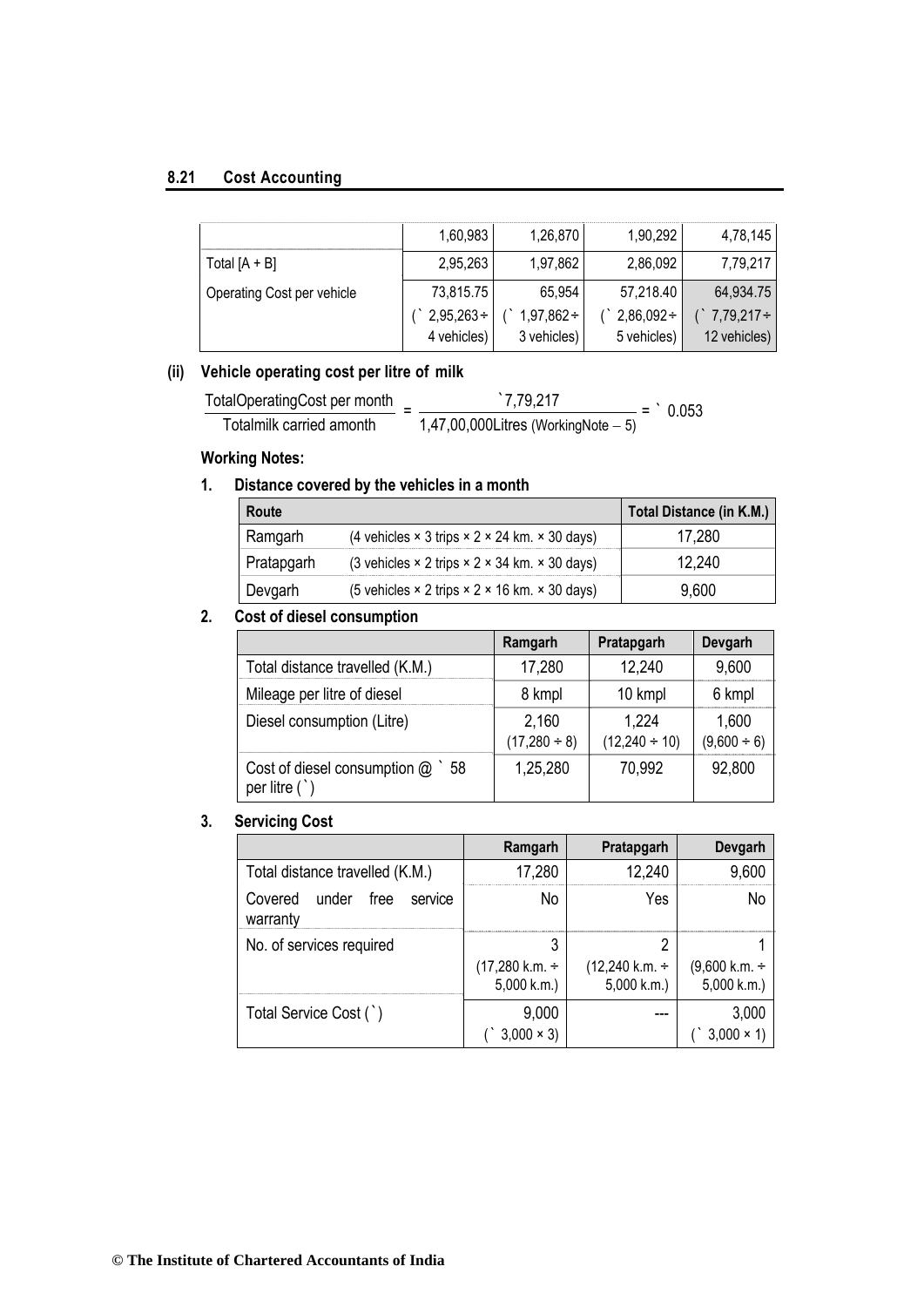|                              | Ramgarh                             | Pratapgarh                           | Devgarh                                     |
|------------------------------|-------------------------------------|--------------------------------------|---------------------------------------------|
| No.<br>οf<br>vehicles        | 4                                   | 3                                    | 5                                           |
| Cost of a<br>vehicle         | 11,02,000                           | 13,12,000                            | 9,25,000                                    |
| Cost<br>Total<br>of vehicles | 44,08,000                           | 39,36,000                            | 46,25,000                                   |
| Depreciation<br>per month    | 36,733<br>44,08,000×10%<br>12months | 32,800<br>`39,36,000×10%<br>12months | 38,542<br>$46,25,000\times10\%$<br>12months |

#### **4. Calculation of Depreciation**

#### **5. Total volume of Milk Carried**

| Route      |                                                                                    | Milk Qty. (Litre) |
|------------|------------------------------------------------------------------------------------|-------------------|
| Ramgarh    | $(25,000$ ltr. $\times$ 0.7 $\times$ 4 vehicles $\times$ 3 trips $\times$ 30 days) | 63,00,000         |
| Pratapgarh | $(25,000$ ltr. $\times$ 0.7 $\times$ 3 vehicles $\times$ 2 trips $\times$ 30 days) | 31,50,000         |
| Devgarh    | (25,000 ltr. $\times$ 0.7 $\times$ 5 vehicles $\times$ 2 trips $\times$ 30 days)   | 52,50,000         |
|            |                                                                                    | 1,47,00,000       |

#### **Question 11**

*A mini-bus, having a capacity of 32 passengers, operates between two places - 'A' and 'B'. The distance between the place 'A' and place 'B' is 30 km. The bus makes 10 round trips in a day for 25 days in a month. On an average, the occupancy ratio is 70% and is expected throughout the year.*

*The details of other expenses are as under:*

|                                                | Amount (`) |                |
|------------------------------------------------|------------|----------------|
| Insurance                                      | 15,600     | Per annum      |
| Garage Rent                                    | 2,400      | Per quarter    |
| Road Tax                                       | 5,000      | Per annum      |
| Repairs                                        | 4,800      | Per quarter    |
| Salary of operating staff                      | 7,200      | Per month      |
| <b>Tyres and Tubes</b>                         | 3,600      | Per quarter    |
| Diesel: (one litre is consumed for every 5 km) | 13         | Per litre      |
| Oil and Sundries                               | 22         | Per 100 km run |
| Depreciation                                   | 68,000     | Per annum      |
|                                                |            |                |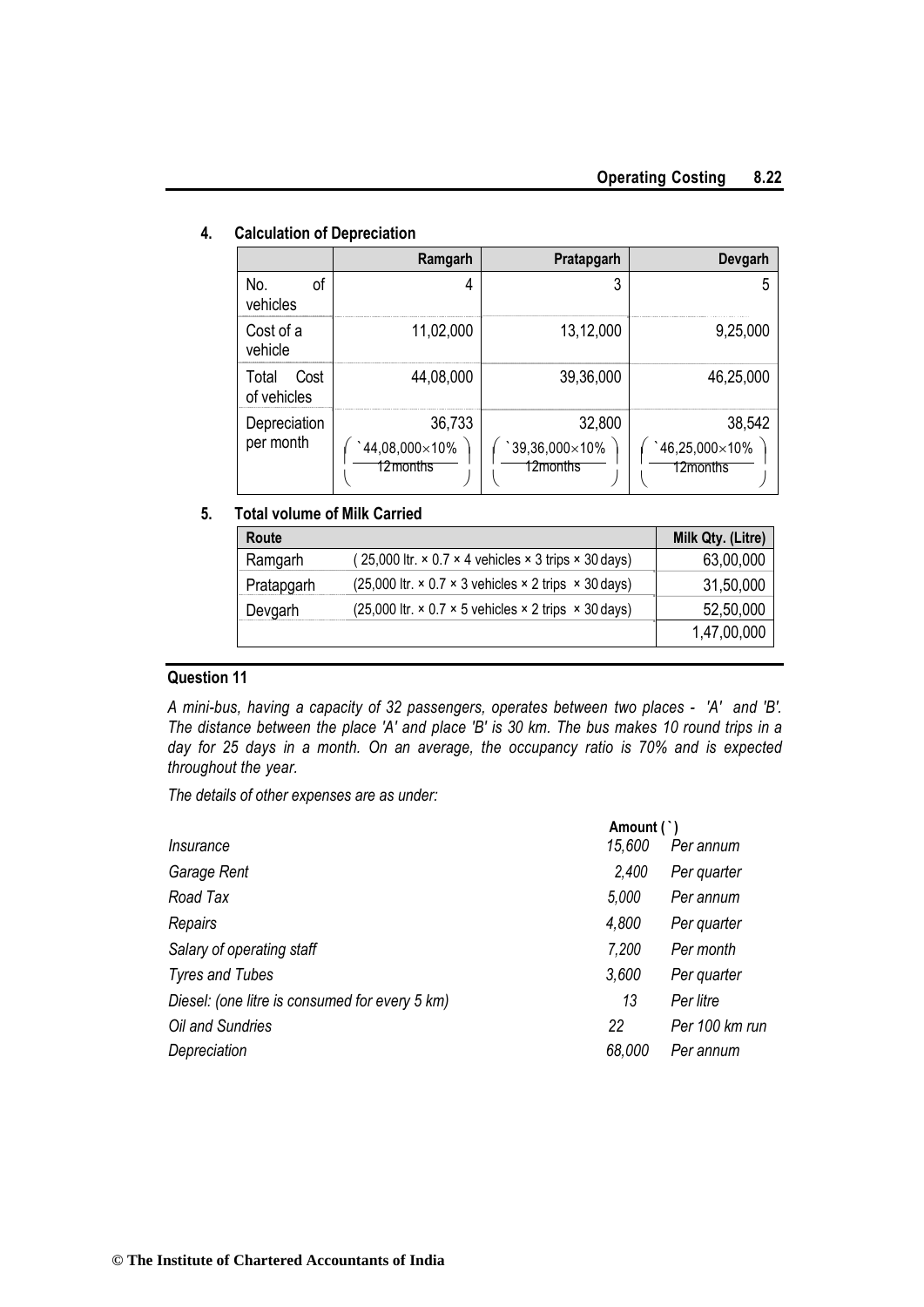#### **8.23 Cost Accounting**

*Passenger tax @ 22% on total taking is to be levied and bus operator requires a profit of 25% on total taking.*

*Prepare operating cost statement on the annual basis and find out the cost per passenger kilometer and one way fare per passenger.*

#### **Solution:**

#### **Operating Cost Statement**

|    | <b>Particulars</b>                                                                   | Total Cost Per annum (`) |
|----|--------------------------------------------------------------------------------------|--------------------------|
| А. | <b>Fixed Charges:</b>                                                                |                          |
|    | Insurance                                                                            | 15,600                   |
|    | Garage rent $($ $2,400 \times 4$ quarters)                                           | 9,600                    |
|    | Road Tax                                                                             | 5,000                    |
|    | Salary of operating staff ( $\degree$ 7,200 $\times$ 12 months)                      | 86,400                   |
|    | Depreciation                                                                         | 68,000                   |
|    | Total (A)                                                                            | 1,84,600                 |
| В. | Variable Charges:                                                                    |                          |
|    | Repairs ( $\degree$ 4,800 × 4 quarters)                                              | 19,200                   |
|    | Tyres and Tubes $($ 3,600 $\times$ 4 quarters)                                       | 14,400                   |
|    | Diesel $\{(1,80,000 \text{ km.} \div 5 \text{ km.}) \times$ 13}                      | 4,68,000                 |
|    | Oil and Sundries $\{(1,80,000 \text{ km.} \div 100 \text{ km.}) \times \degree 22\}$ | 39,600                   |
|    | Total (B)                                                                            | 5,41,200                 |
|    | Total Operating Cost (A+B)                                                           | 7,25,800                 |
|    | Add: Passenger tax (Refer to WN-1)                                                   | 3,01,275                 |
|    | Add: Profit (Refer to WN-1)                                                          | 3,42,359                 |
|    | <b>Total takings</b>                                                                 | 13,69,434                |

**Calculation of Cost per passenger kilometre and one way fare per passenger:**

Cost per Passenger-Km.

TotalOperatingCost

$$
TotalPassenger-Km.\\
$$

$$
= \frac{7,25,800}{40,32,000 \text{Passenger} - \text{Km.}} = 0.18
$$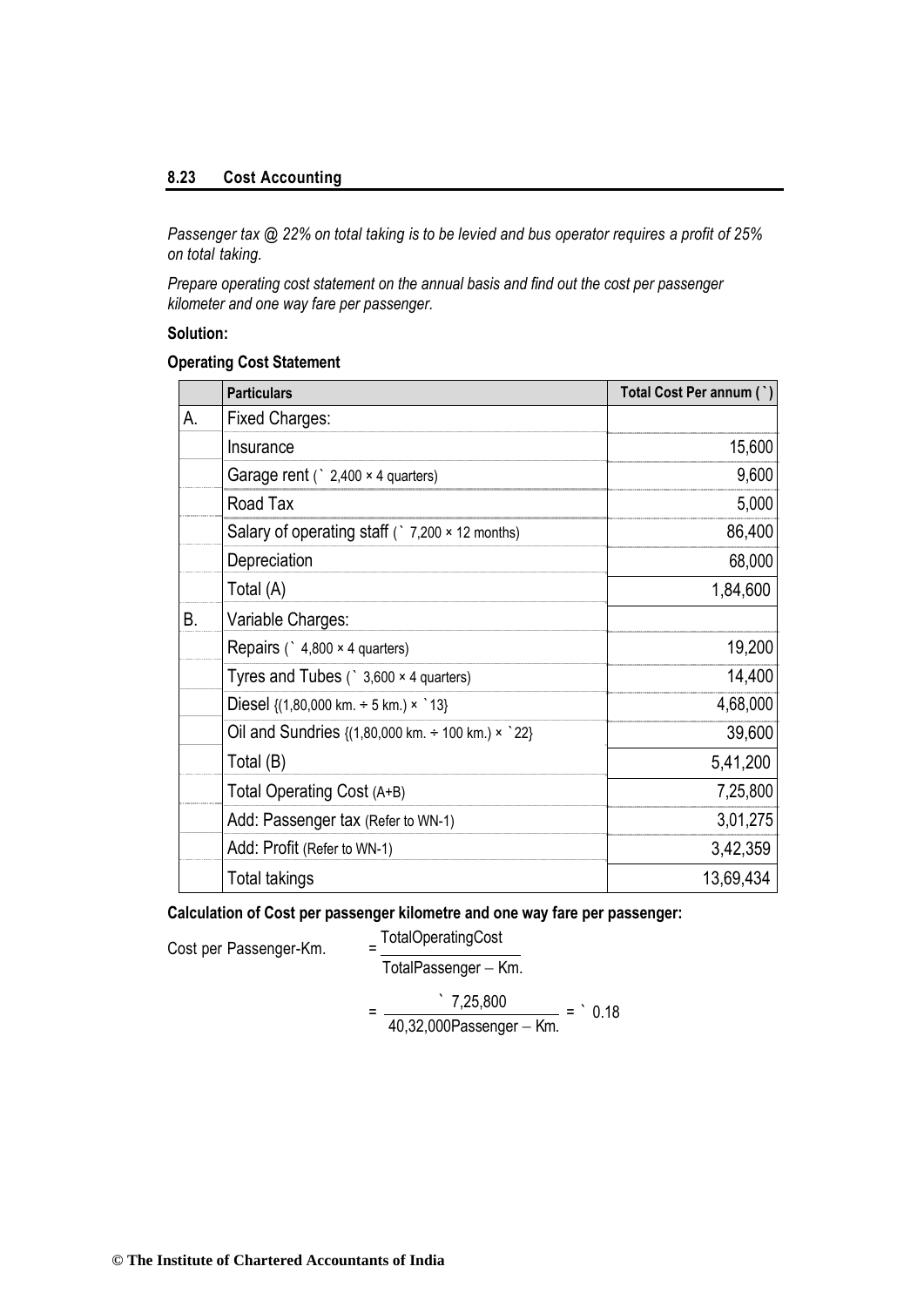One way fare per passenger = 
$$
\frac{\text{TotalTaking}}{\text{TotalPassenger} - \text{Km.}} \times 30 \text{Km.}
$$

$$
= \frac{13,69,434}{40,32,000 \text{Passenger} - \text{Km.}} \times 30 \text{ km} = 10.20
$$

#### **Working Notes:**

1. Let total taking be X then Passenger tax and profit will be as follows:

 $X =$  7,25,800 + 0.22  $X + 0.25X$  $X - 0.47 X =$  7,25,800  $X = \frac{7,25,800}{0.50}$ 0.53 = ` 13,69,434 Passenger tax = ` 13,69,434 × 0.22 = ` 3,01,275

Profit =  $\degree$  13,69,434 × 0.25 =  $\degree$  3,42,359

2. Total Kilometres to be run during the year

 $= 30$  km.× 2 sides × 10 trips × 25 days × 12 months = 1,80,000 Kilometres

- 3. Total passenger Kilometres
	- = 1,80,000 km. × 32 passengers × 70% = 40,32,000 Passenger- km.

## **Costing for Airlines**

#### **Question 12**

*In order to develop tourism, ABCL airline has been given permit to operate three flights in a week between X and Y cities (both side). The airline operates a single aircraft of 160 seats capacity. The normal occupancy is estimated at 60% through out the year of 52 weeks. The one-way fare is ` 7,200. The cost of operation of flights are:*

| Fuel cost (variable)                         | 96,000 per flight                     |
|----------------------------------------------|---------------------------------------|
| Food served on board on non-chargeable basis | 125 per passenger                     |
| Commission                                   | 5% of fare applicable for all booking |
| Fixed cost:                                  |                                       |
| Aircraft lease                               | 3,50,000 per flight                   |
| <b>Landing Charges</b>                       | 72,000 per flight                     |
| Required:                                    |                                       |
|                                              |                                       |

*(i) Calculate the net operating income per flight.*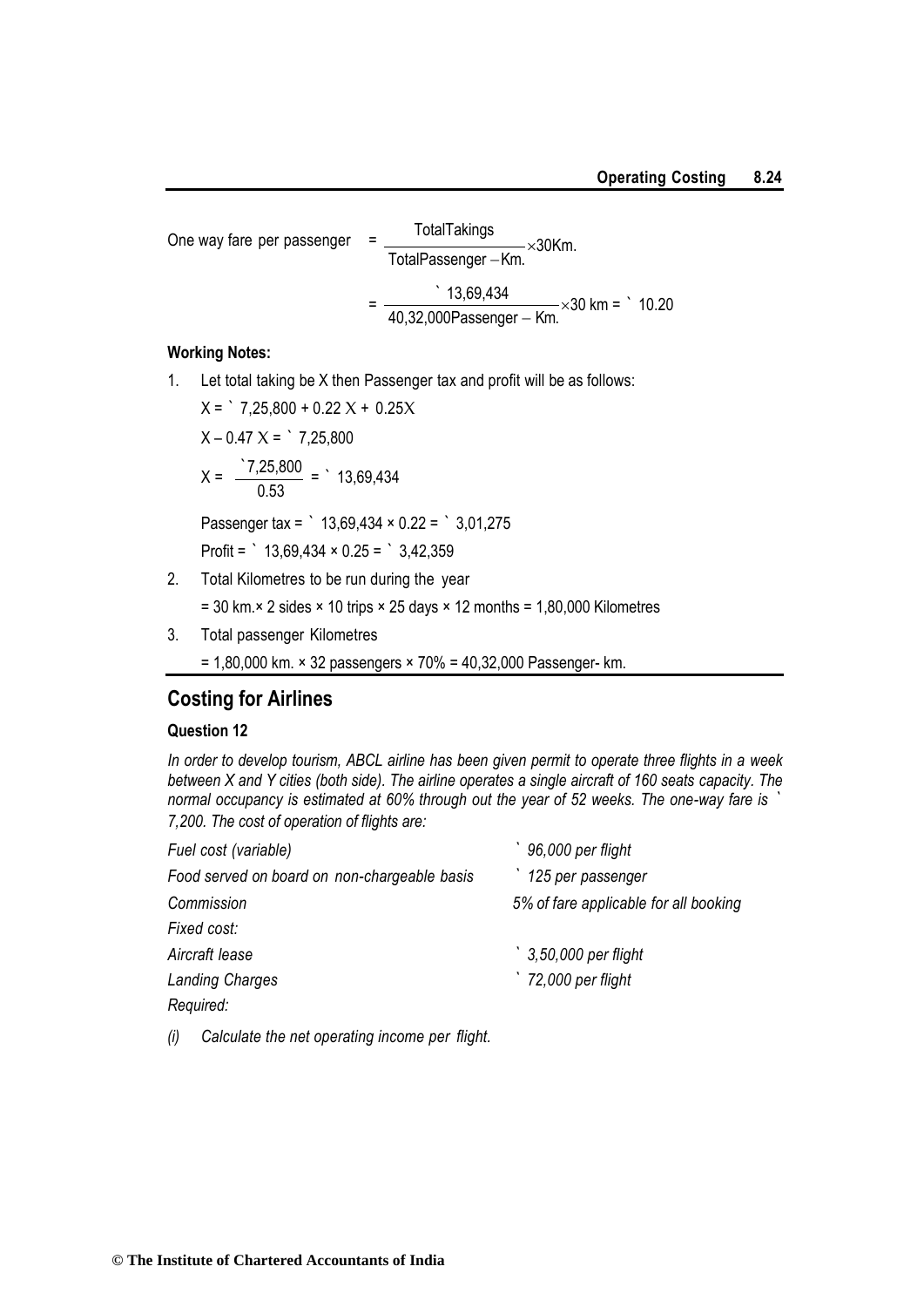#### **8.25 Cost Accounting**

*(ii) The airline expects that its occupancy will increase to 108 passengers per flight if the fare is reduced to ` 6,720. Advise whether this proposal should be implemented or not.*

#### **Solution:**

 $(i)$  No. of passengers 160 seats  $\times$  60% = 96

| Fare collection (96 passengers $\times$ `7,200) |          | 6,91,200 |
|-------------------------------------------------|----------|----------|
| Variable costs:                                 |          |          |
| Fuel                                            | 96,000   |          |
| Food (96 passengers $\times$ 125)               | 12,000   |          |
| Commission (5% of `6,91,200)                    | 34,560   | 1,42,560 |
| Contribution per flight                         |          | 5,48,640 |
| Fixed costs:                                    |          |          |
| Aircraft Lease                                  | 3,50,000 |          |
| Landing charges                                 | 72,000   | 4,22,000 |
| Net income per flight                           |          | 1,26,640 |

#### **(ii)**

| Fare collection (108 passengers $\times$ 6,720) |        | 7,25,760 |
|-------------------------------------------------|--------|----------|
| Variable costs:                                 |        |          |
| Fuel                                            | 96,000 |          |
| Food (108 passengers $\times$ 125)              | 13,500 |          |
| Commission (5% of `7,25,760)                    | 36.288 | 1,45,788 |
| contribution.                                   |        |          |

There is an increase in contribution by ` 31,332. Hence the proposal is acceptable.

## **Costing for Clubs and Library**

#### **Question 13**

*A Club runs a library for its members. As part of club policy, an annual subsidy of upto ` 5 per member including cost of books may be given from the general funds of the club. The management of the club has provided the following figures for its library department.*

| Number of Club members    | 5.000 |
|---------------------------|-------|
| Number of Library members | 1.000 |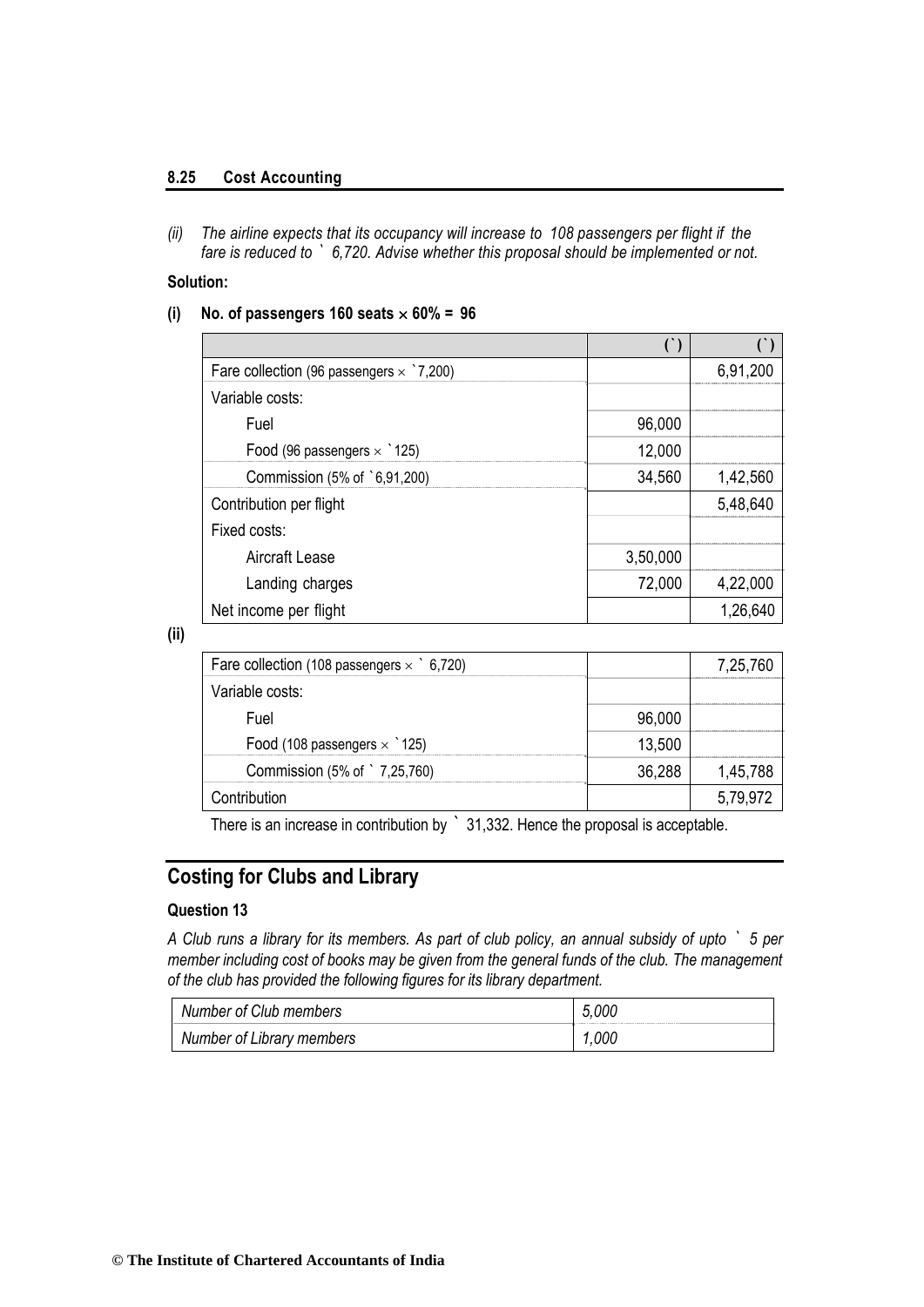| Library fee per member per month               | 100                |
|------------------------------------------------|--------------------|
| Fine for late return of books                  | 1 per book per day |
| Average No. of books returned late per month   | 500                |
| Average No. of days each book is returned late | 5 days             |
| Number of available old books                  | 50,000 books       |
| Cost of new books                              | 300 per book       |
| Number of books purchased per year             | 1,200 books        |
| Cost of maintenance per old book per year      | 10                 |

| <b>Staff details</b> | No. | Per Employee Salary per month ( |
|----------------------|-----|---------------------------------|
| Librarian            | 01  | 10.000                          |
| Assistant Librarian  | 03  | 7,000                           |
| Clerk                | 01  | 4.000                           |

*You are required to calculate:*

- *(i) the cost of maintaining the library per year excluding the cost of new books;*
- *(ii) the cost incurred per member per month on the library excluding cost of new books; and*
- *(iii) the net income from the library per year.*

*If the club follows a policy that all new books must be purchased out of library revenue*

- *(a) What is the maximum number of books that can be purchased per year and*
- *(b) How many excess books are being purchased by the library per year?*

*Also, comment on the subsidy policy of the club*

#### **Solution:**

| Total Revenue                                                    |          |           |
|------------------------------------------------------------------|----------|-----------|
| Library fees per month $(1,000$ members $\times$ 100)            |          | 1,00,000  |
| Late fees per month (500 times $\times$ 5 books $\times$ 1)      |          | 2,500     |
| Total Revenue per month                                          |          | 1,02,500  |
| Total Revenue per annum ( $\degree$ 1,02,500 $\times$ 12 months) |          | 12,30,000 |
| <b>Total Cost</b>                                                |          |           |
| Staff Costs:                                                     |          |           |
| Librarian ( $10,000 \times 1$ person $\times$ 12 months)         | 1,20,000 |           |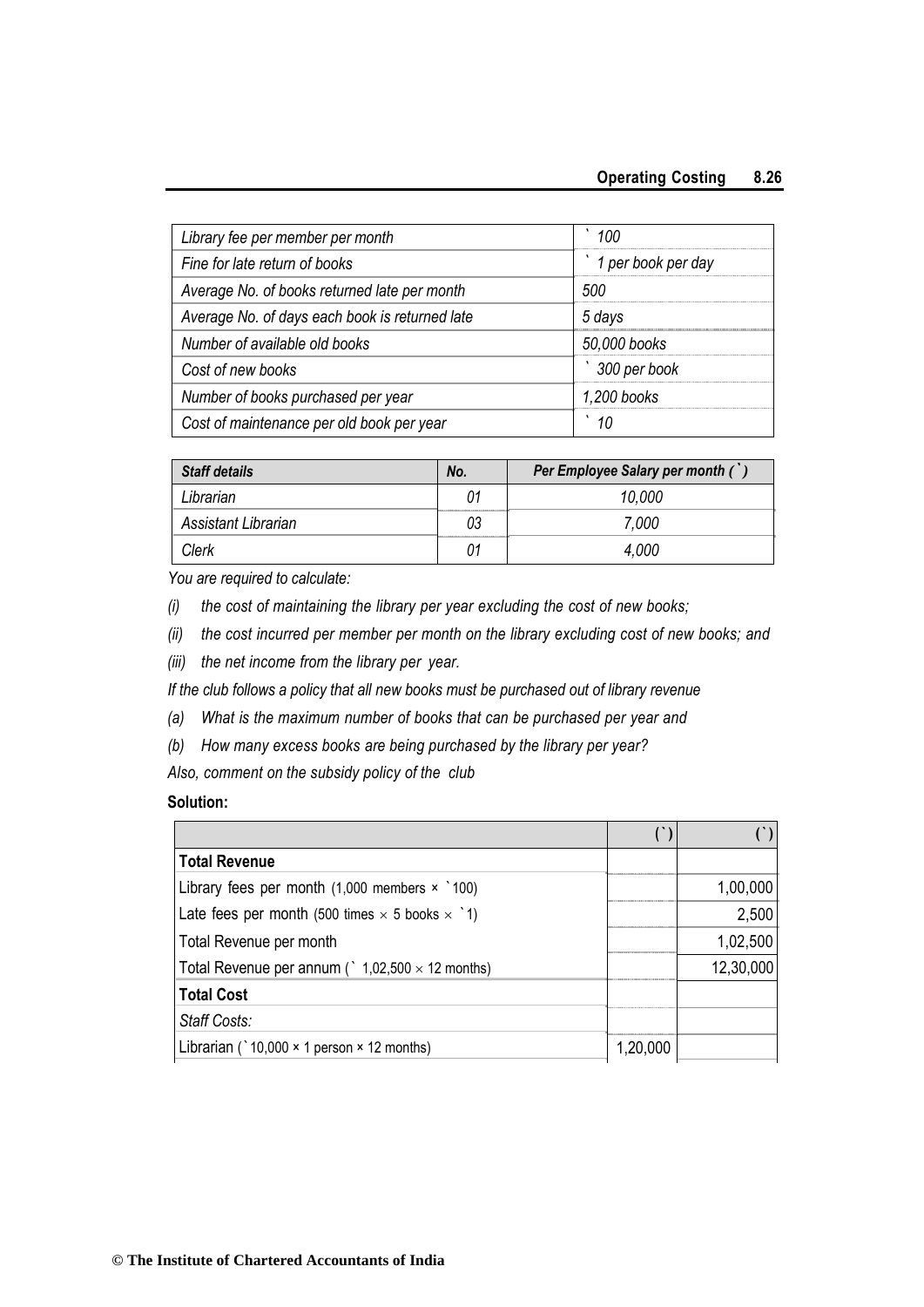#### **8.27 Cost Accounting**

| Assistant Librarian ( $\degree$ 7,000 $\times$ 3 persons $\times$ 12 months)                                | 2,52,000 |               |
|-------------------------------------------------------------------------------------------------------------|----------|---------------|
| Clerk (` $4,000 \times 1$ person $\times$ 12 months)                                                        | 48,000   | 4,20,000      |
| Books maintenance cost $(50,000$ books $\times$ 10)                                                         |          | 5,00,000      |
| Total maintenance cost per annum excluding cost of new books                                                |          | 9,20,000      |
| Cost incurred per library member per annum (` $9,20,000 \div 1,000$ )                                       |          | 920           |
| Cost incurred per library member per month on the library<br>excluding cost of new books (` 920 ÷12 months) |          | 76.67         |
| Cost incurred per club member per annum (` $9,20,000 \div 5,000$ )                                          |          | 184           |
| Cost incurred per club member per month ( $\dot{\ }$ 184 ÷ 12 months)                                       |          | 15.33         |
| Net income from the library per annum<br>$($ 12,30,000 - $\degree$ 9,20,000)                                |          | 3,10,000      |
| Cost per new book                                                                                           |          | 300           |
| Maximum number of new books per annum ( $\degree$ 3,10,000 ÷ $\degree$ 300)                                 |          | 1,033.33 nos. |
| Number of books purchased                                                                                   |          | 1,200 nos.    |
| Excess books purchased $(1,200 \text{ nos.} - 1,033.33 \text{ nos.})$                                       |          | 166.67 nos.   |
| Subsidy being given per annum on excess purchase<br>$(166.67$ books $\times$ $300)$                         |          | 50,000        |
| Subsidy per library member per annum ( $\degree$ 50,000 $\div$ 1,000 members)                               |          | 50            |
| Subsidy per club member per annum ( $\degree$ 50,000 $\div$ 5,000 members)                                  |          | 10            |

**Comment:** The club is exceeding its subsidy target to members by ` 45 (` 50 – `5) per library member and  $\dot{ }$  5 ( $\dot{ }$  10 – 5) per club member.

# **Costing for Hotels & Lodges**

#### **Question 14**

*A company runs a holiday home. For this purpose, it has hired a building at a rent of ` 10,000 per month alongwith 5% of total taking. It has three types of suites for its customers, viz., single room, double rooms and triple rooms.*

*Following information is given:*

| <b>Type of suite</b> | Number | <b>Occupancy percentage</b> |
|----------------------|--------|-----------------------------|
| Single room          | '00    | 100%                        |
| Double rooms         | 50     | 80%                         |
| Triple rooms         |        | ናበ%                         |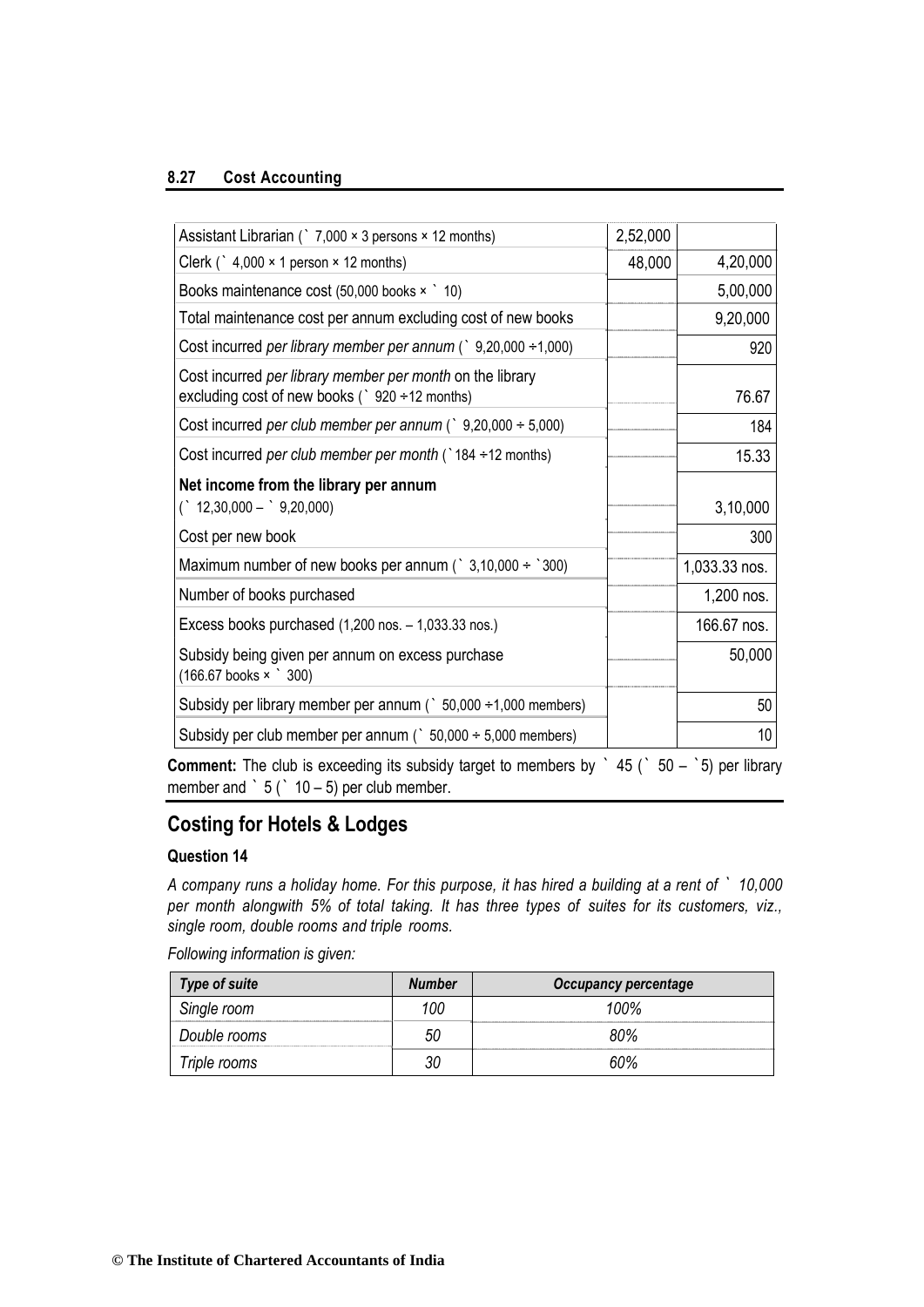*The rent of double rooms suite is to be fixed at 2.5 times of the single room suite and that of triple rooms suite as twice of the double rooms suite.*

*The other expenses for the year 2013 are as follows:*

| Staff salaries              | 14,25,000 |
|-----------------------------|-----------|
| Room attendants' wages      | 4,50,000  |
| Lighting, heating and power | 2,15,000  |
| Repairs and renovation      | 1,23,500  |
| Laundry charges             | 80,500    |
| Interior decoration         | 74,000    |
| Sundries                    | 1,53,     |

*Provide profit @ 20% on total taking and assume 360 days in a year.*

*You are required to calculate the rent to be charged for each type of suite.*

#### **Solution:**

#### **(i) Total equivalent single room suites**

| Nature of suite     | <b>Occupancy (Room-days)</b>                          | <b>Equivalent single room</b><br>suites (Room-days) |
|---------------------|-------------------------------------------------------|-----------------------------------------------------|
| Single room suites  | 36,000<br>(100 rooms $\times$ 360 days $\times$ 100%) | 36,000<br>$(36,000 \times 1)$                       |
| Double rooms suites | 14.400<br>(50 rooms $\times$ 360 days $\times$ 80%)   | 36,000<br>$(14,400 \times 2.5)$                     |
| Triple rooms suites | 6.480<br>(30 rooms $\times$ 360 days $\times$ 60%)    | 32,400<br>$(6,480 \times 5)$                        |
|                     |                                                       | 1.04.400                                            |

#### **(ii) Statement of total cost:**

| <b>Staff salaries</b>       | 14,25,000 |
|-----------------------------|-----------|
| Room attendant's wages      | 4,50,000  |
| Lighting, heating and power | 2,15,000  |
| Repairs and renovation      | 1,23,500  |
| Laundry charges             | 80,500    |
| Interior decoration         | 74,000    |